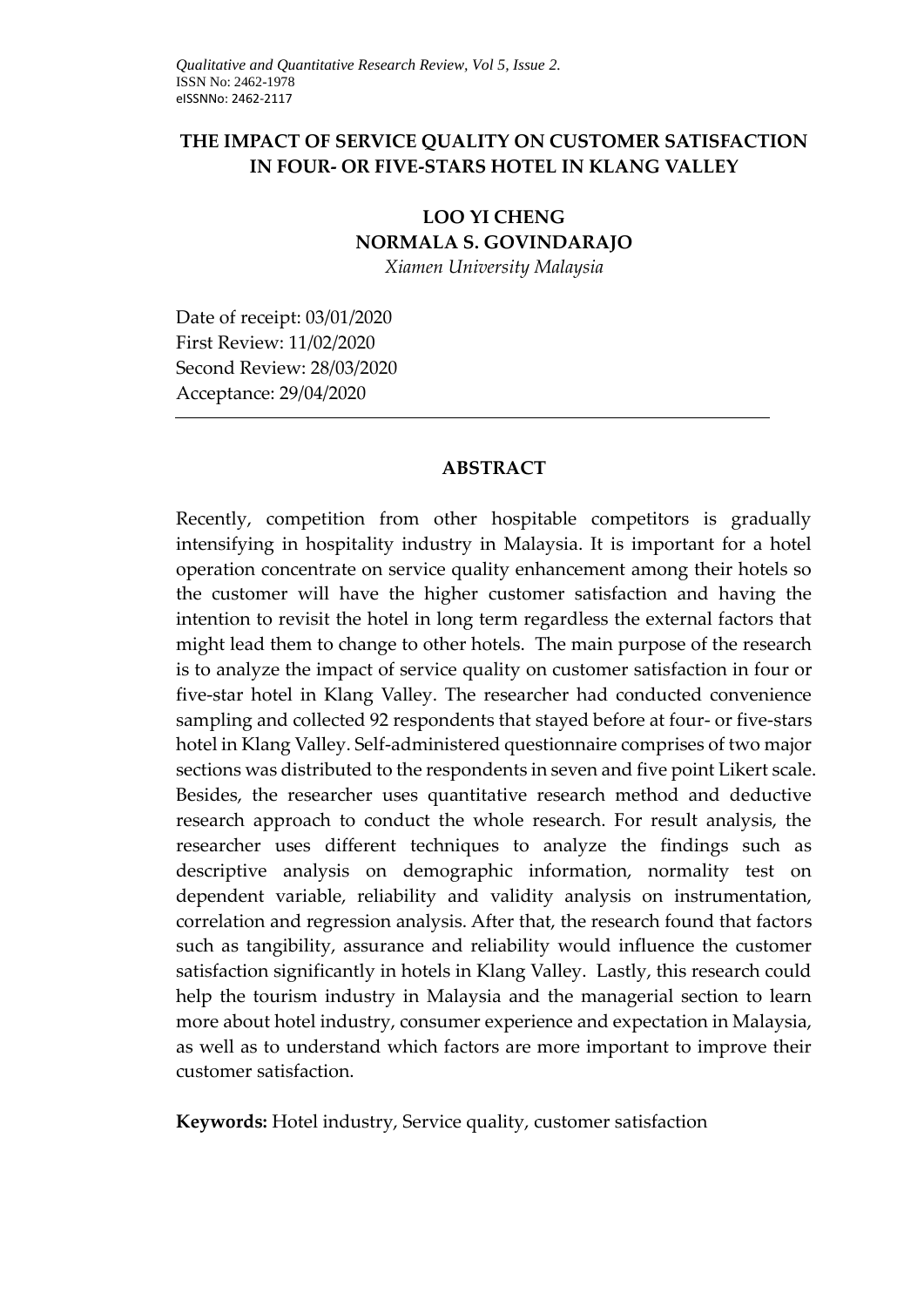#### **BACKGROUND OF THE STUDY**

Today, the Malaysian hospitality industry is increasingly competitive. According to Dina (2018), Airbnb is considered to be one of the strong competitors that will seriously affect the local hotel industry. According to data from the National Real Estate Information Center (Napic), from 2013 to 2017, the number of hotel rooms (all-star) increased by 28.2%, from 54,229 to 246,564. In the Klang Valley (Kuala Lumpur and Selangor), the growth rate in the past five years has exceeded 22%, while the supply of hotel rooms (all-star) has increased from 48,783 in 2013 to 59,707 in 2017 (Lee, 2019).



Figure 1.1: Numbers of hotel in Selangor, Malaysia (CEIC Data, 2018).

As we can see from the data, there is indeed fierce competition between the hotel industry and every competitor who provides comparative services to the public. In addition, due to the popularity of Coivd-19, hotels are suffering from cancellation of reservations (Teoh, 2020). According to the Malaysian Hospitality Association (MAH) data, its CEO Yap Li Seng said that the cancellation of hotels is the current impact of Covid-19, but they are more worried about the decline in demand in the coming months. In addition, they expect the loss to double before the end of this year. However, when the incident ends or cools down a few months later, the hotel industry will rebound. Therefore, hotels should be prepared and self-improving so that they can compete with competitors after the end of Covid-19. The study found several factors that may make a hotel stand out in the industry competition, such as service quality, customer satisfaction and customer loyalty (Shahin & Dabestani, 2010; Lee, Cho & Ahn, 2012). Therefore, due to fierce competition,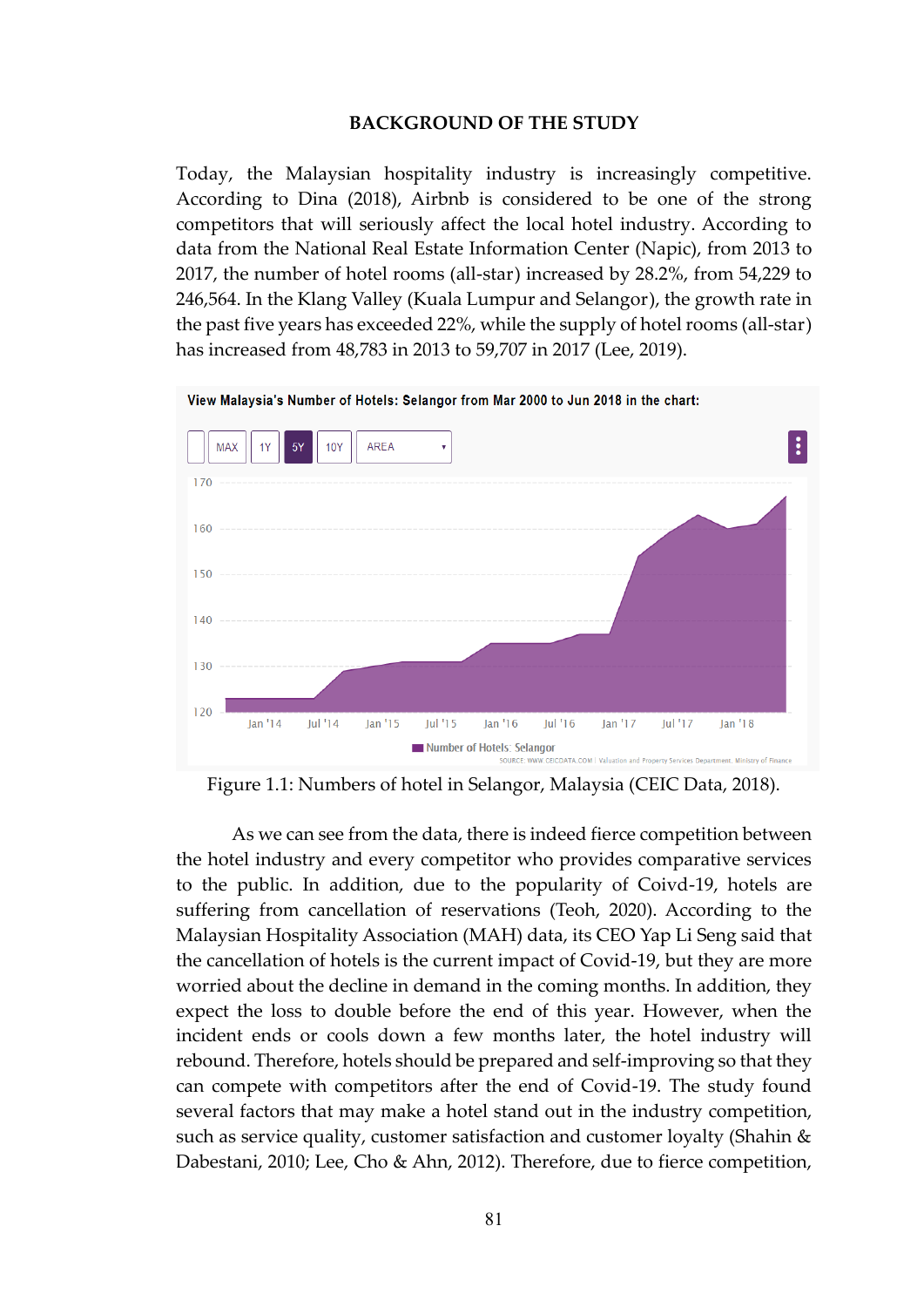when staying in any hotel in Malaysia, the five different components of service quality have become the main factors affecting guest satisfaction. In fact, the service quality plays an important role in determining customer satisfaction. It should be considered in depth, because it directly affects customer loyalty, retention, and overall hotel revenue (Ha, Minh, Anh & Matsui, 2015).

#### **PROBLEM STATEMENT**

The major player in tourism sector, hotel industry, contribute greatly to the success of tourism in a country. Due to arise of various competitors, hotels are facing competition in getting customers. The Malaysian Hotel Association (MAH) (n. d.) revealed that hotel occupancy rates in the country are getting lower since 2014. According to Ganesan (2018), with the government supporting the construction of more hotels, the number of rooms in the Klang Valley area, where most hotels are located, increased from 43,422 in 2010 to 87,830 rooms in 2016, while the number of guests only increased by 5.479 million. It was 20.72 million in the same period. Hotel operators in Malaysia, especially those with three stars and below, are still satisfied with their current location, because most of their customers are those who are looking for lowcost accommodations, although they are very keen to get customer service. However, as Malaysia is gradually becoming a high-income country, people are becoming more and more sensitive to service quality regardless of expenses. Guests staying at the hotel want to provide customer service quickly and reliably. Therefore, when the service quality is good, hotel guests will be satisfied with the hotel and intend to visit the hotel again. Guests who are dissatisfied with the service will choose other options, such as a higher-rated local-run hotel, a well-known international hotel, a resort, or even an individual-run host family. Therefore, the research on customer satisfaction and service quality is a subject worth discussing.

#### **RESEARCH QUESTION**

Regarding the research objective, this research aims to explore the following:

1. Does service quality affect customer satisfaction toward hotels in Klang Valley, Malaysia?

#### **HYPOTHESIS BASED LITERATURE**

#### **Tangibility**

According to Yap (2019) research, there is often a positive correlation between service quality and customer satisfaction. In other words, the tangible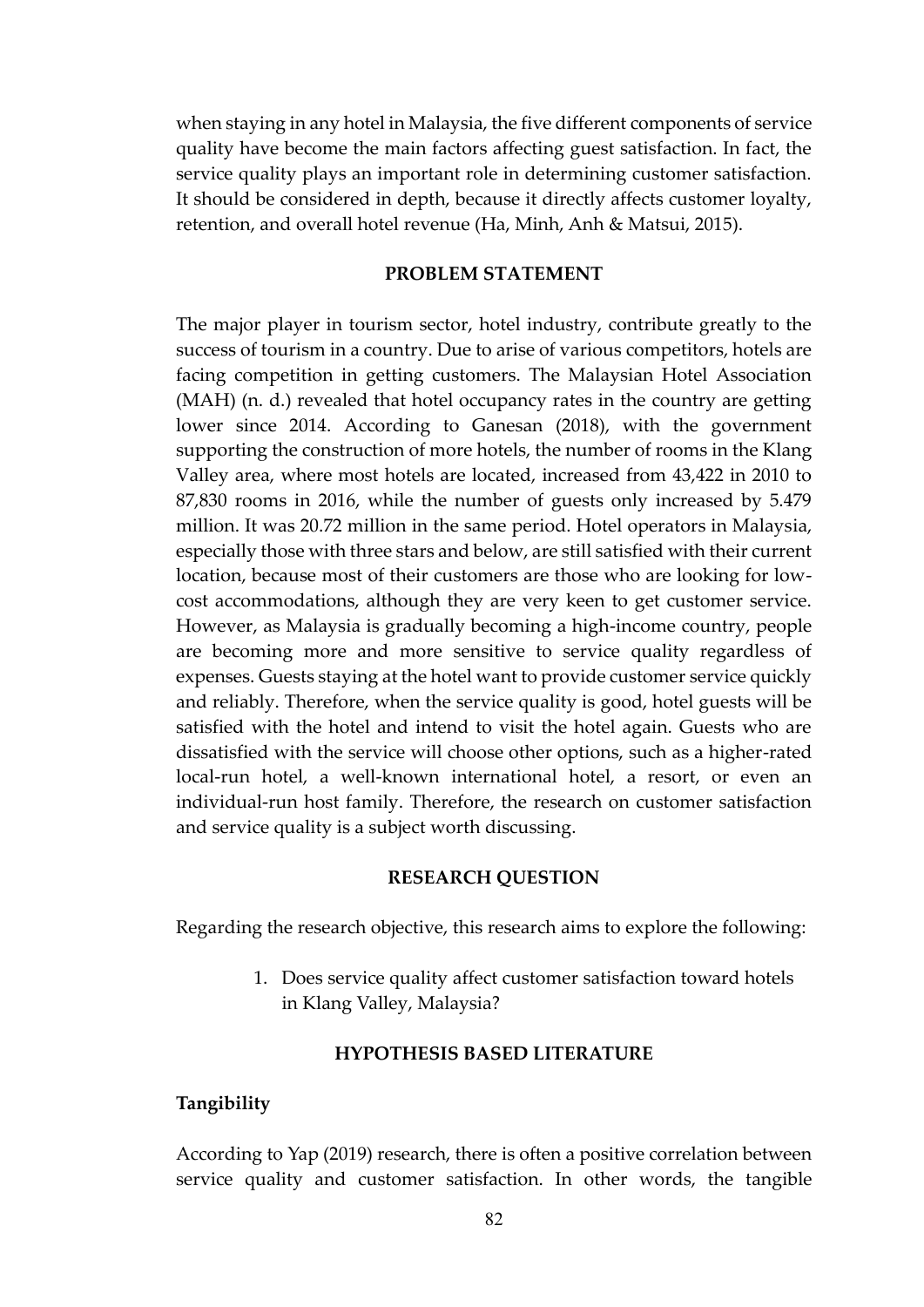dimensions of the hotel industry, such as the visual attractiveness of the front desk, the cleanliness and tidiness of employees, the atmosphere of the hotel, the quality of food, and the Internet connection, all affect whether customers are satisfied with the hotel. According to Ali, Md Imtiaz and Mutsumi (2019), tangibility has no significant effect on customer satisfaction in the hotel industry, and customers focus more on other aspects than the tangible service of the hotel. In addition, according to the research results of P. Srinivas and Padman (2013), the tangible dimension satisfies the highest perception level, and shows the strongest dimension in customer satisfaction. It is suggested that hotel management should continue to maintain the attributes of tangible service at hotel industry. Hence, the hypothesis is formulated below:

• H1a: *There is a positive relationship between tangibility of service quality and customer satisfaction.*

## **Reliability**

According to Qistina and Yusuf (2019), reliability of service quality tends to have a positive relationship between customer satisfactions. In other words, the reliability dimension in hotel industry such as promise mist be fulfilled on time, services must be on time and flawless and the efficiency of staff resolving problem for customers. However, according to Yap (2019), his findings revealed that reliability does not have significance impacts on customer satisfaction on hotel industry; customer is focusing more on the other dimension rather than reliability dimension at the hotel. In addition, according to research by Yousef and Mass (2015), reliability does have a significant impact on customer satisfaction. This dimension usually has a very important impact on customer satisfaction and is a source of competitive advantage (Aleshaiwy, 2015). Due to the independent variable is unsettled, the hypothesis is formulated below:

H1b: *There is a positive relationship between reliability of service quality and customer satisfaction.*

#### **Responsiveness**

According to Ali, Md Imtiaz and Mutsumi (2019), the responsiveness of service quality tends to have a significant impact on customer satisfaction. In other words, employee is responsive on to solve the customer's problem and provide informative knowledge upon request from customer. On the other hand, Yap (2019) has revealed that responsiveness has a negative relationship between customer satisfactions; customer is focusing more on the other dimension rather than responsiveness dimension at the hotel. Responsiveness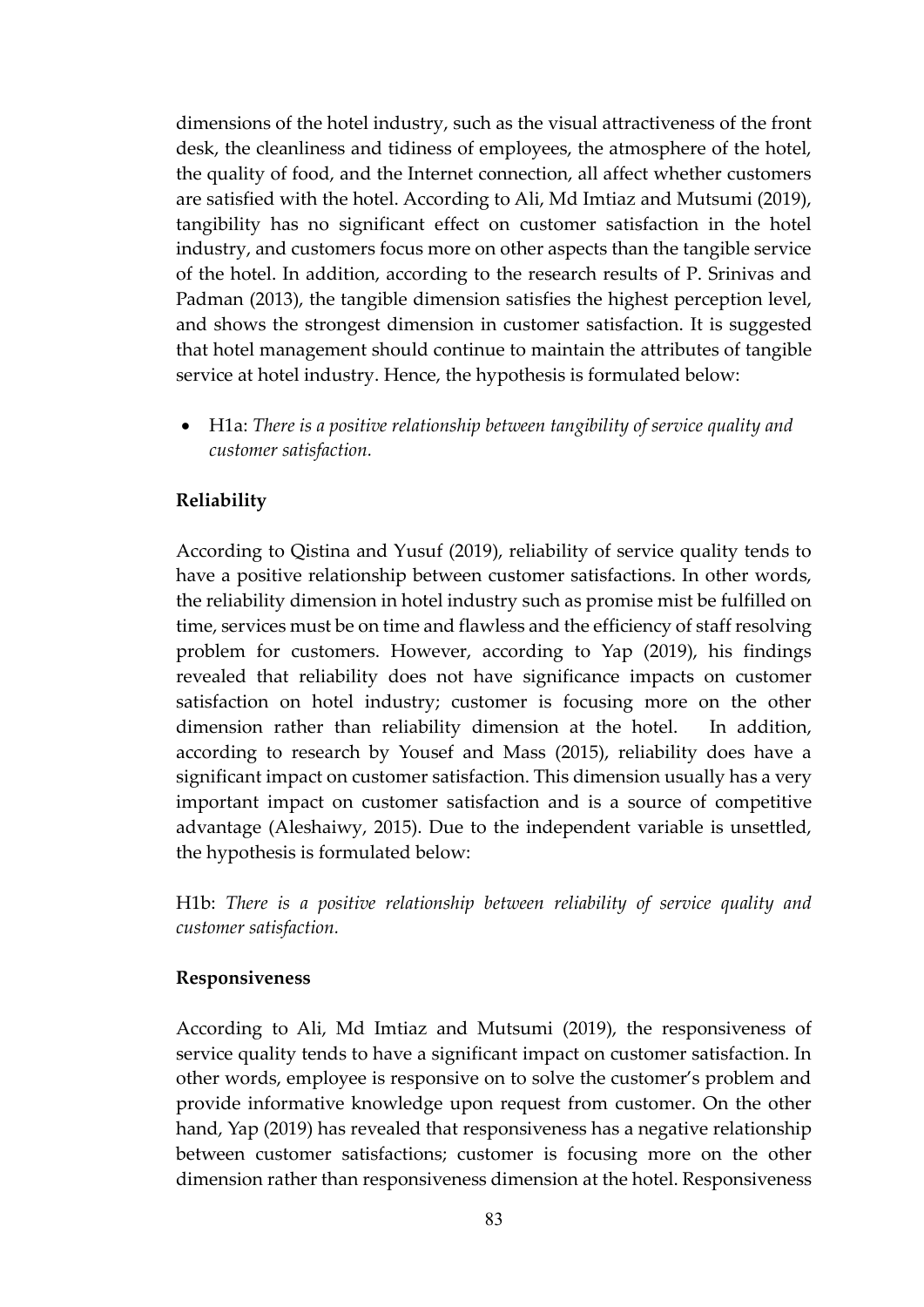can be considered as one of the basic service quality factors that are closely connected with the service provider because they can determine whether the service company succeeds or fails in solving customer problems and problems and affecting customer satisfaction (Rao & Sahu, 2013). Due to the responsiveness dimension is yet to be settled, the hypothesis is formulated below:

H1c: *There is a positive relationship between responsiveness of service quality and customer satisfaction.*

## **Empathy**

According to Qistina and Yusuf (2019), the empathy of service quality tend to have a positive relationship between customer satisfactions. In other words, hotel guests are quite particular to get their individual attention from the hotel staff. Hotels staff should always accommodate their customer's special request and take care of its guest. However, in P. Srivinas and Padma (2013) research study, empathy was shown to be the weakest dimension of satisfaction. Therefore, hotel management should arrange special courses to improve effective communication. On the other hand, finding results of Yap (2019) revealed that empathy does have a significant impact on customer satisfaction. It is suggested that training regarding empathy dimension should be arranged for hotel staff. Hence, the hypothesis is formulated below:

H1d: *There is a positive relationship between empathy of service quality and customer satisfaction.*

## **Assurance**

According to Yousef and Mass (2015), it showed that assurance have a significance impact of customer satisfaction in hotel industry. Hotel staff should have necessary skills and knowledge to handle customer's request. In addition, guest should feel safe on doing transaction with the hotel or staying in the hotel. Ali, Md Imtiaz and Mutsumi (2019) also revealed in their research that the guarantee dimension is positively correlated with customer satisfaction. This dimension usually has a very important impact on customer satisfaction and is a source of competitive advantage (Aleshaiwy, 2015). Thus, the hypothesis is formulated below:

H1e: *There is a positive relationship between assurance of service quality and customer satisfaction.*

## **RESEARCH DESIGN**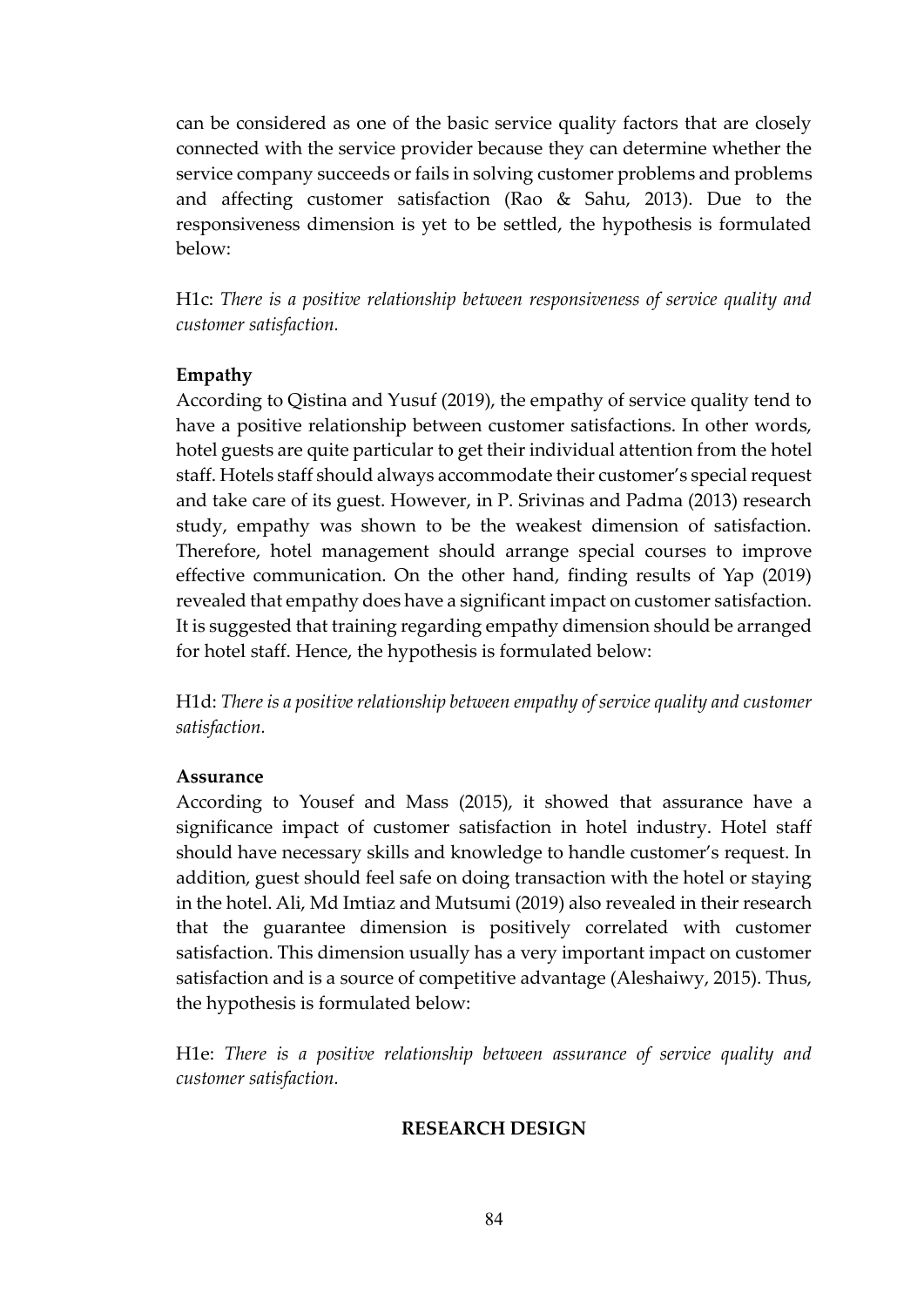The purpose of the study design is to ensure that the evidence obtained enables researchers to solve research problems as clearly and effectively as possible. Researchers need to determine the required data, the methods of collecting, measuring, and analysing data, and the methods for solving research problems in a consistent and logical manner (Wyk, 2012). However, researchers often start prematurely before seriously thinking about what information is needed to answer the research questions of the study. If these design issues are not considered in advance, the conclusion is that the risks are fragile and convincing, so the entire research problem will not be completely resolved.

#### **Inductive and Deductive Approach**

According to Soiferman's (2010) point of view, there are two types of research methods, inductive and deductive. For the purpose of induction, researchers are required to collect various data, such as reading literature, acquiring and recording experience, explaining understanding tasks, and developing appropriate theories and their meanings based on the analysed data. On the other hand, deductive methods require researchers to form a research framework based on existing theories, collect relevant data and test hypotheses to check whether they are accepted (Soiferman, 2010). Therefore, this study uses deductive methods, and its assumptions are based on relevant theories. Next, test the hypothesis, confirm the target theory, and analyse the following findings. Therefore, this article uses a quantitative method because it is directly related to the deductive method. Researchers are required to collect a large number of samples. Quantitative research allows researchers to use questionnaires to collect numerical data and test hypotheses in a more efficient manner. Based on the five dimensions of dependent variable, customer satisfaction and independent variable, service quality, assurance, empathy, tangibility, responsiveness and reliability, the researchers designed a questionnaire to investigate the relationship between these variables. The questionnaire will be collected from hotel guests who have stayed in four-star or five-star hotels in the Klang Valley. The data collection period is between May 2020 and July 2020. Next, the data will be analysed using SPSS software.

#### **Measurement of Instrumentation**

A research tool is a tool for obtaining data on research topics, such as questionnaires, interviews, content analysis, focus groups, and observations. In this study, the researchers used a questionnaire survey to measure the impact of four- and five-star hotel service quality on customer satisfaction. The design of the questionnaire is simple, clear and easy to understand, so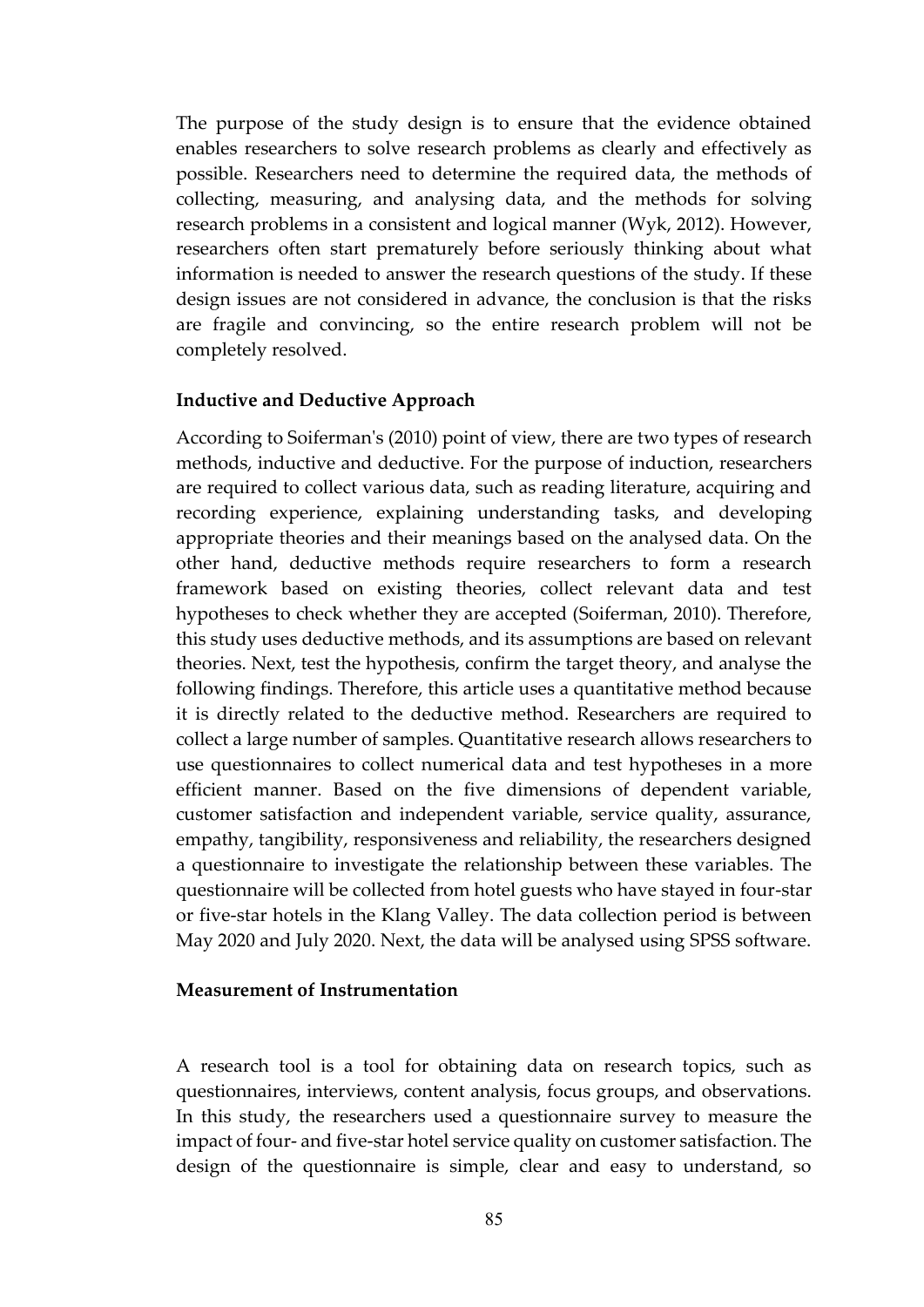respondents can easily answer questions. A self-management questionnaire was distributed online to the respondents. The questionnaire is divided into two parts, namely the impact of demographic information and service quality on customer satisfaction in Klang Valley four-star or five-star hotels. First, in the first part of the survey, demographic information such as gender, age, type of travel, original status, and purpose of visit was obtained. In addition, the second part questioned variables such as customer satisfaction, practicability, responsiveness, reliability, assurance, and empathy. The items based on customer satisfaction are using 5-point Likert scales, other items based on tangibility, responsiveness, reliability, assurance, and empathy are using 7 point Likert scales. The measurement of items was adapted from (Mohanachandran, Govindarajo, & Khen, 2019) and (Parasuraman, Zeithaml, & Berry 1988).

## **Customer Satisfaction Instrument**

The customer satisfaction instrument that was adapted from Mohanachandran, Govindarajo & Khen (2019) contains five items with 5 point Likert scale and a Cronbach's alpha of 0.641.

## **Tangibility**

The tangibility instrument was adapted from Parasuraman, Zeithaml & Berry (1988) that contains four items with 7-point Likert scale and a Cronbach's alpha of 0.801.

## **Reliability**

The reliability instrument was adapted from Parasuraman, Zeithaml & Berry (1988) that contains five items with 7-point Likert scale and a Cronbach's alpha of 0.726.

#### **Responsiveness**

The responsiveness instrument was adapted from Parasuraman, Zeithaml & Berry (1988) that contains four items with 7-point Likert scale and a Cronbach's alpha of 0.812.

#### **Assurance**

The assurance instrument was adapted from Parasuraman, Zeithaml & Berry (1988) that contains four items with 7-point Likert scale and a Cronbach's alpha of 0.746.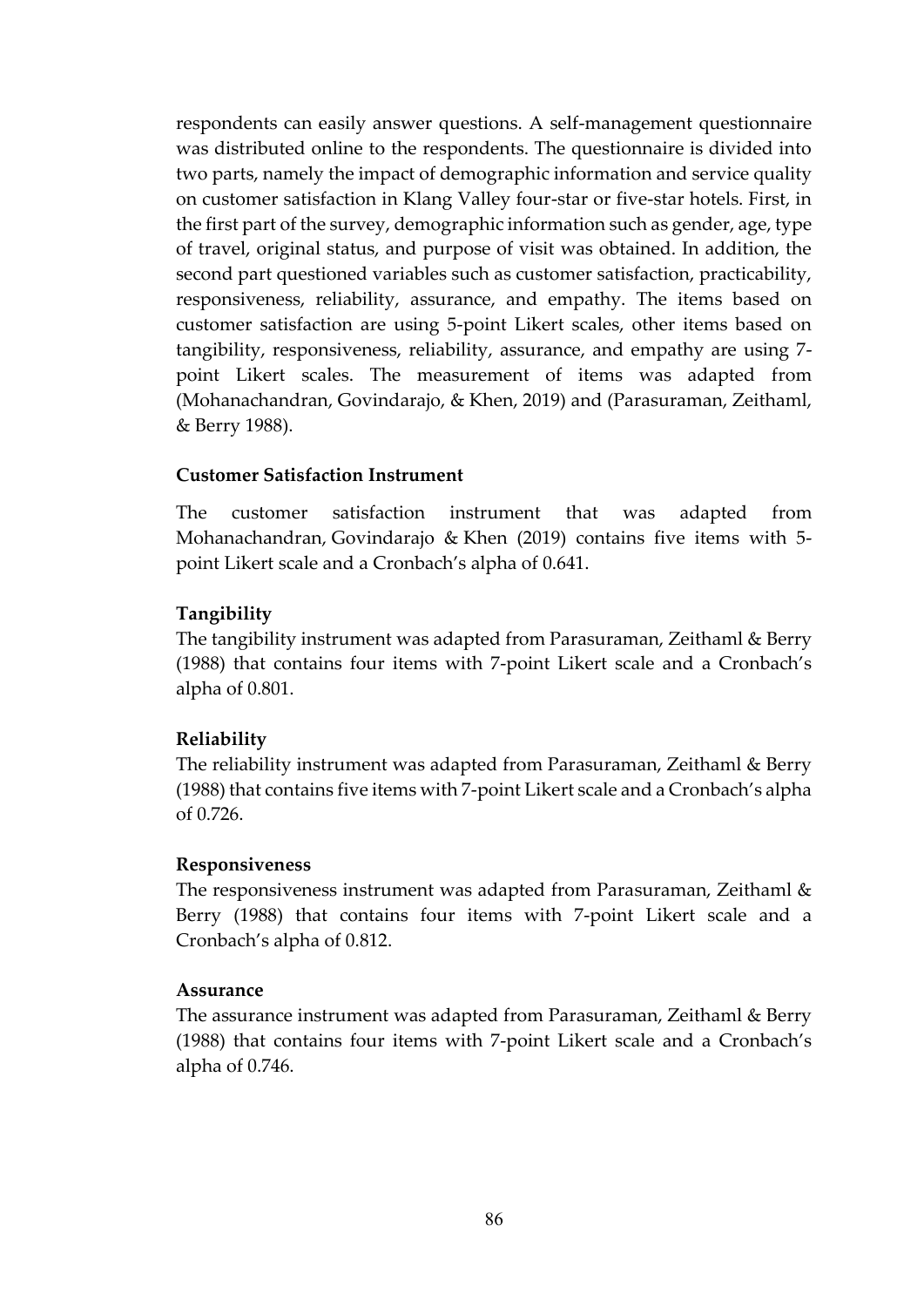# **Empathy**

The empathy instrument was adapted from Parasuraman, Zeithaml & Berry (1988) that contains five items with 7-point Likert scale and a Cronbach's alpha of 0.828.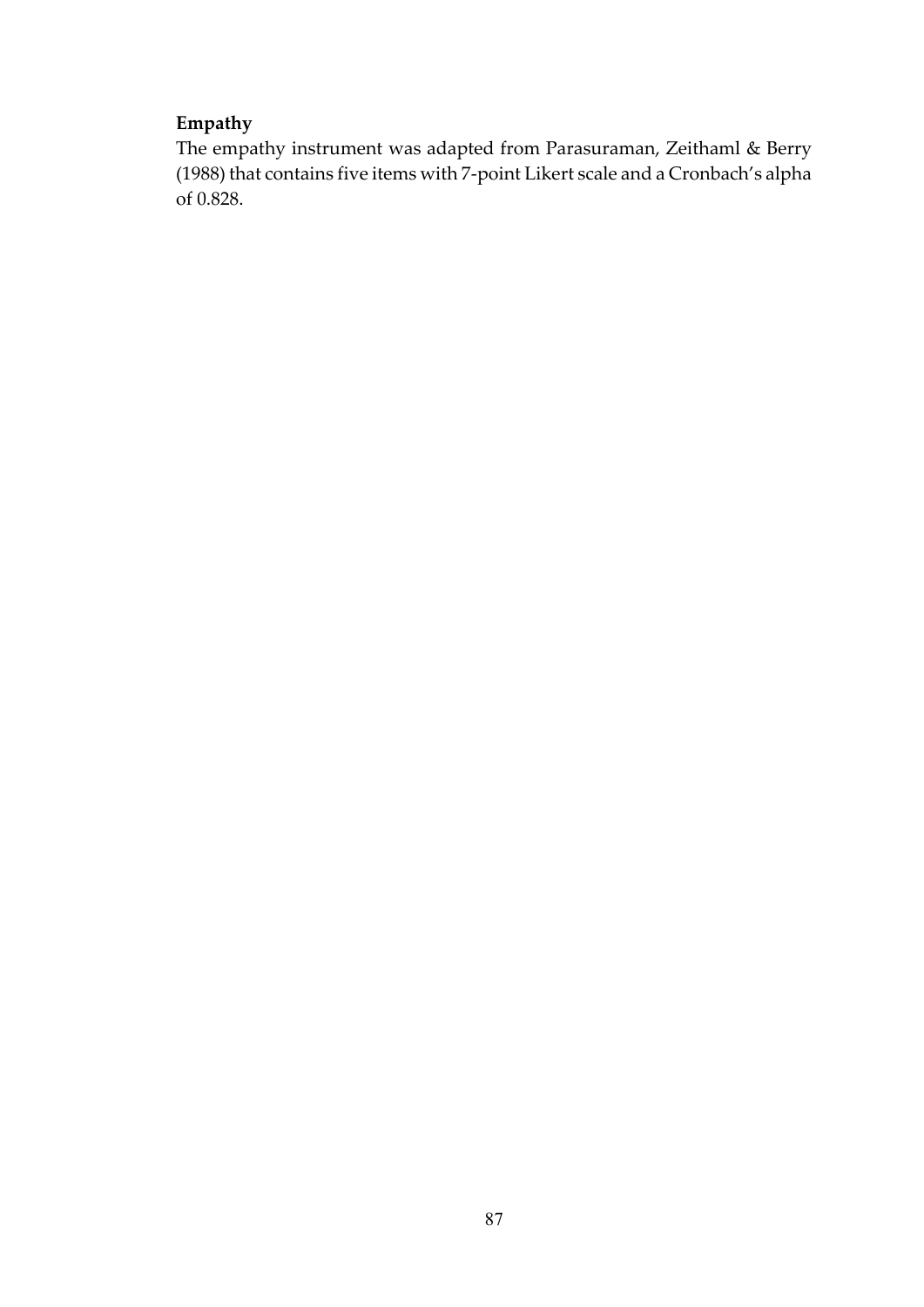#### **Sample**

Due to the researchers cannot target the entire population, the sample is a subset of the population and can be used to make judgments and infer statistical data on behalf of the population. The survey was conducted from May to July 2020 and the questionnaires were distributed to the public that stayed before at four- or five-star hotel in Klang Valley area. According to Krejcie and Morgan (1970), sufficient sample size is required to conduct a study to represent a given population. According to Roscoe, Lang and Sheth (1975), the appropriate sample size is 30 to 500. This is because, when the sample size is small, the credibility is obviously not high. But when the sample size is too large and the cost of data collection is too high. Therefore, this study chose the appropriate sample size. Due to time constraints, researchers used a convenient sampling method to collect the sample size in the second-level sampling, because this is the simplest, fastest, and lowest cost of other nonprobability sampling. It is based on the convenience of researchers, then conducts sample research activities in a simple, random manner. Researchers conveniently select target respondents from the crowd.

#### **DESCRIPTIVE STATISTICS**

#### **Gender and Age**

According to Table 1, there are total of 92 valid respondents. The male respondents are amounted 55 people, which is made up of different age groups, such as 46 males are in between 18-24 years old, five males are in between 25-34 years old, three males are in between 35-44 years old and one male is in 45-54 years old.

|             |        |       | Age           |       |       |       |       |
|-------------|--------|-------|---------------|-------|-------|-------|-------|
|             |        | 18-24 | 25-34         | 35-44 | 45-54 | 55-64 | Total |
| Gender Male |        | 46    | $\mathcal{D}$ |       |       |       | 55    |
|             | Female | 26    |               |       |       |       | 37    |
| Total       |        | 77    | Q             |       |       |       | 92    |

Table 1: Gender and Age Distribution

On the other hand, out of the 92 respondents, the female respondents are amounted 37 people which is made up of different age groups, such as 26 females are in between 18-24 years old, four females are in between 25-34 years old, four females are in between 35-44 years old and three females is in 55-64 years old.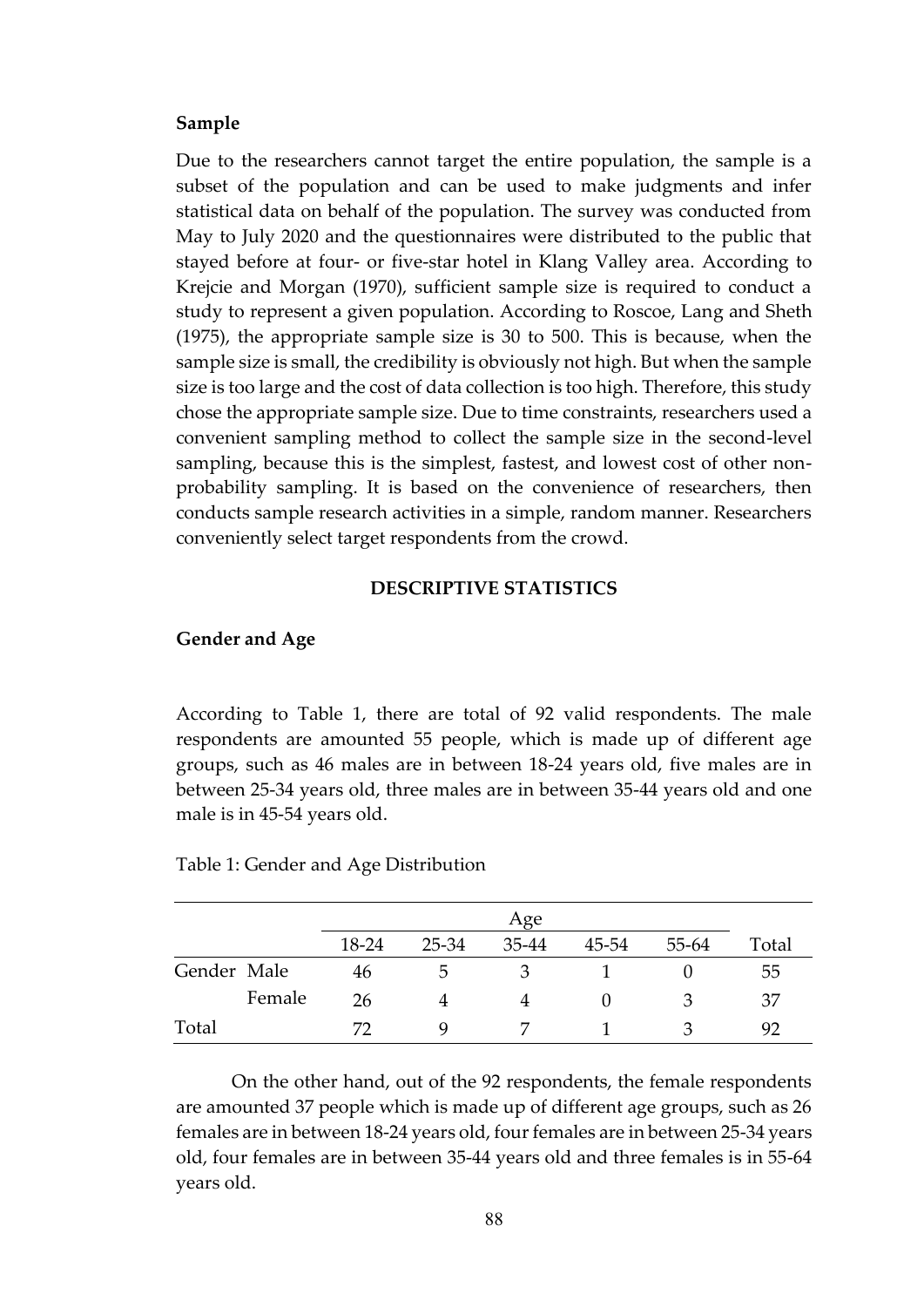#### **State Origin**

As stated in the Table 2, out of the 92 respondents, the respondents who are staying in Selangor are the most had done the survey, which accounted to 43 respondents (46.7%), followed by the respondents from Penang state which is ten people (10.9%) and Kuala Lumpur which is eight people (8.7%) in total.

|       |                          |                |         |               | Cumulative |
|-------|--------------------------|----------------|---------|---------------|------------|
|       | Original State Frequency |                | Percent | Valid Percent | Percent    |
| Valid | Johor                    | 7              | 7.6     | 7.6           | 7.6        |
|       | Kedah                    | $\mathbf{1}$   | 1.1     | 1.1           | 8.7        |
|       | Kelantan                 | $\overline{2}$ | 2.2     | 2.2           | 10.9       |
|       | Kuala<br>Lumpur          | 8              | 8.7     | 8.7           | 19.6       |
|       | Selangor                 | 43             | 46.7    | 46.7          | 66.3       |
|       | Melaka                   | $\overline{4}$ | 4.3     | 4.3           | 70.7       |
|       | Negeri<br>Sembilan       | 6              | 6.5     | 6.5           | 77.2       |
|       | Pahang                   | $\mathbf{1}$   | 1.1     | 1.1           | 78.3       |
|       | Penang                   | 10             | 10.9    | 10.9          | 89.1       |
|       | Sabah                    | $\mathbf{1}$   | 1.1     | 1.1           | 90.2       |
|       | Sarawak                  | 5              | 5.4     | 5.4           | 95.7       |
|       | Terengganu               | $\mathbf{1}$   | 1.1     | 1.1           | 96.7       |
|       | Perak                    | 3              | 3.3     | 3.3           | 100.0      |
|       | Total                    | 92             | 100.0   | 100.0         |            |

Table 2: Original State Distribution

Besides that, seven respondents (7.6%) are come from Johor, six respondents (6.5%) are come from Negeri Sembilan, five respondents (5.4%) are coming from Sarawak, four respondents (4.3%) are coming from Melaka and three respondents (3.93) are from Perak.

Furthermore, there are two respondents (2.2%) from Kelantan has participated in the survey. Next, there is one respondents (1.1%) coming from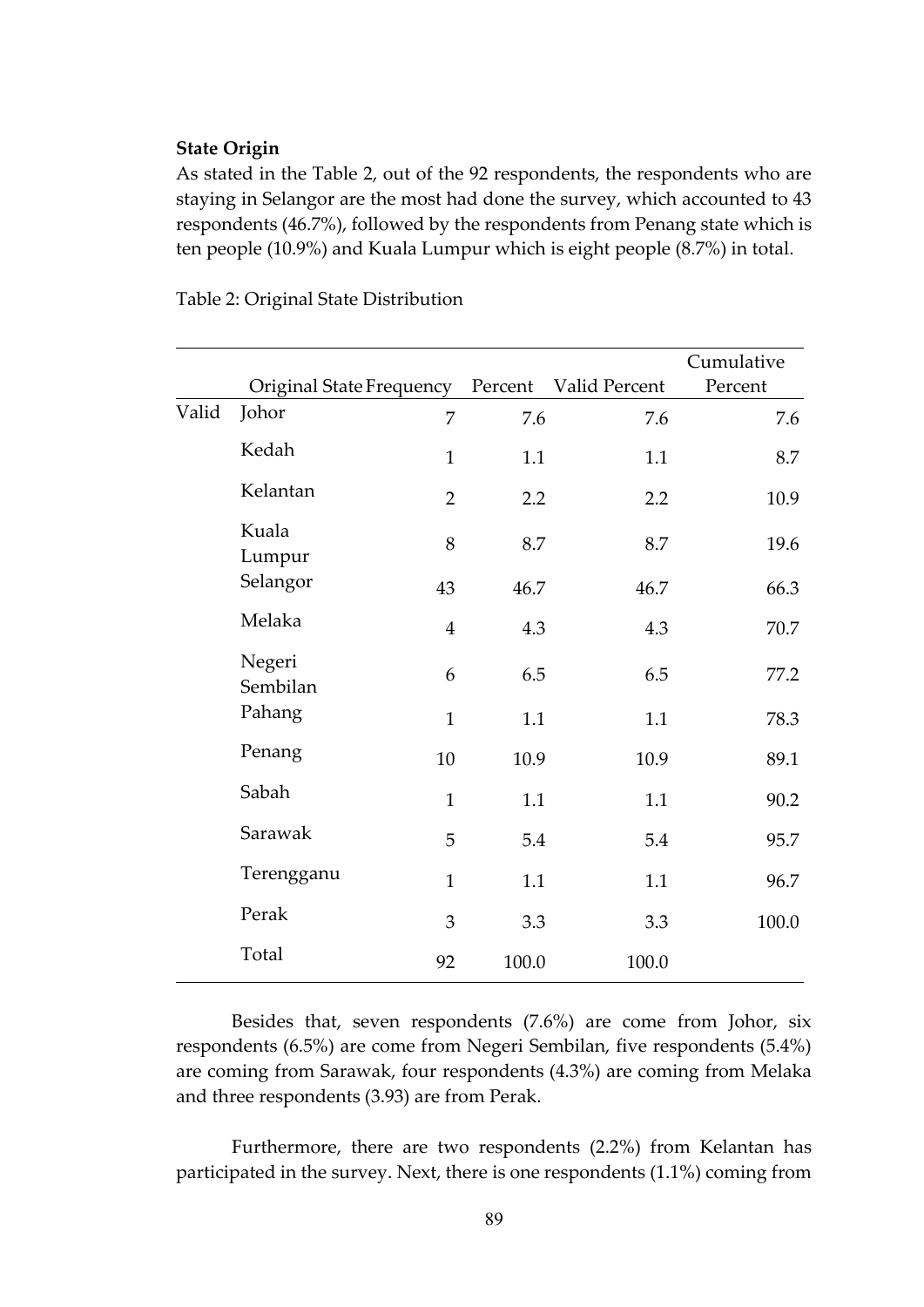each Kedah, Pahang, Sabah and Terengganu state, with a total of four respondents (4.4%) has participated in taking the survey.

## **Reliability Test**

The consistency of a scale used in the questionnaire can be measured by Cronbach's Alpha with a number between zero and one. In the normal circumstance, a higher score of Cronbach's Alpha indicated that a more reliable scale is. According to Nunnally (1967), the cut-off point is 0.70 and it is considered as an acceptable reliability coefficient. Based on the Table 3, it shows that the overall Cronbach's Alpha scored 0.970 of total 27 items and it is above the cut-off point of 0.70 as mentioned. Hence, the scales obtained in the research are acceptable and reliable.

| Variable                     | No. of Items | Cronbach's Alpha |
|------------------------------|--------------|------------------|
| <b>Customer Satisfaction</b> | 5            | 0.641            |
| Tangibility                  |              | 0.801            |
| Reliability                  | 5            | 0.726            |
| Responsiveness               |              | 0.812            |
| Assurance                    |              | 0.746            |
| Empathy                      | 5            | 0.828            |

Table 3: Cronbach's Alpha Reliability Test

## **Construct validity**

Construct validity is an efficient method to validate the test whether the result is significant identified and parallel to fit how the test has been measured. The research study can be studied through convergent and discriminant validity, which are used to reveal whether the determinants are absolutely connected by the loading items in the measure (Sekaran & Bougie, 2013). Each loading items can be defined to have a positive relationship when the result of more than 0.5 are presented (Hair, Black, Babin & Anderson, 2010).

Based on the results that revealed in Table 4 the items of customer satisfaction and empathy were having a low result on that construct. This is a few factors causing both variables having a low result. It is suspected that the demographic of the respondents was not exactly qualified to answer the questionnaire. Moreover, another reason that is causing the result to be low might be the responses collected is not enough, there were only 92 responses collected. Other than these two variables, the other items were resulted in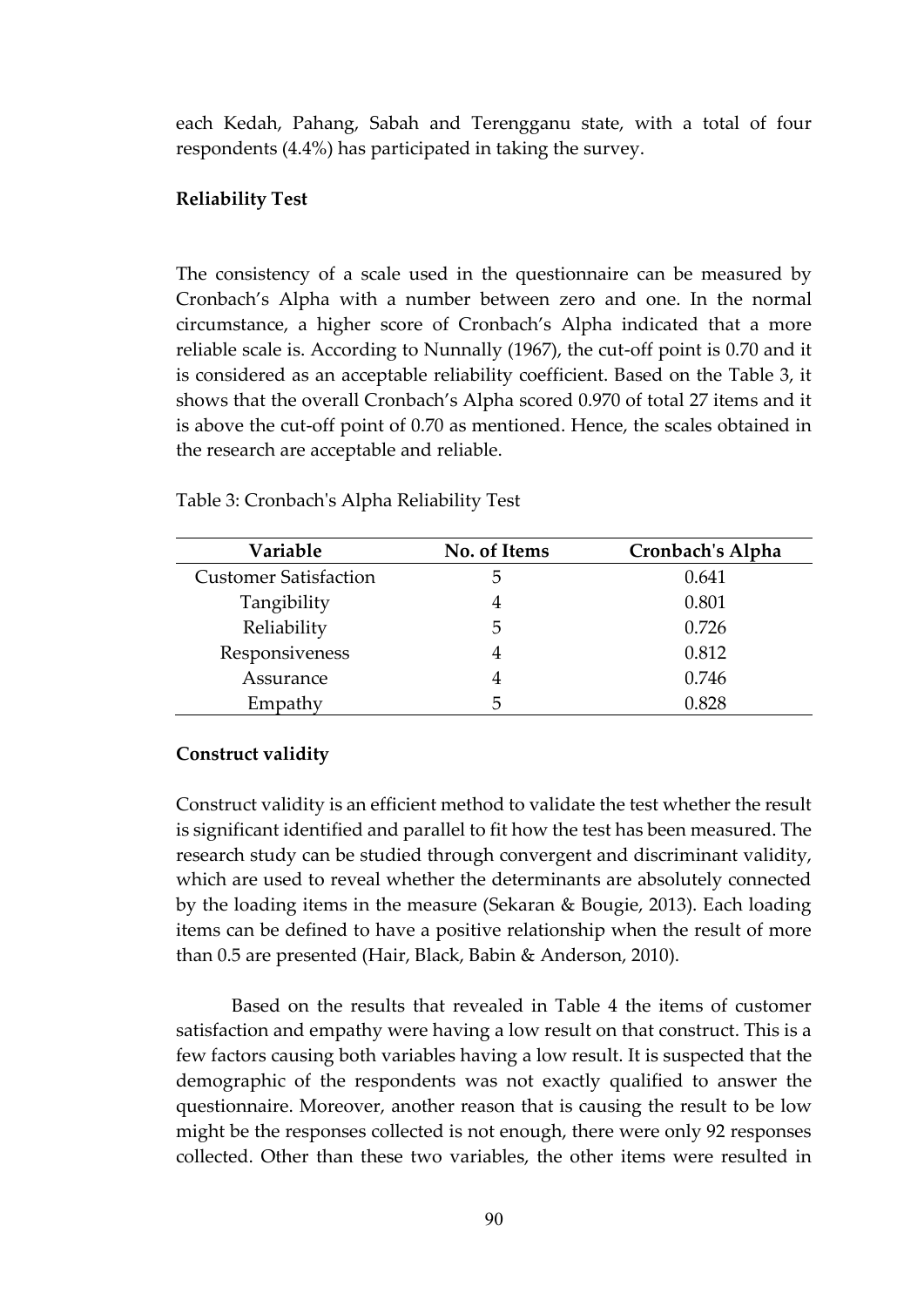highly on that construct, and then the test result was perfectly confirming that data are valid to be applied for further analysis.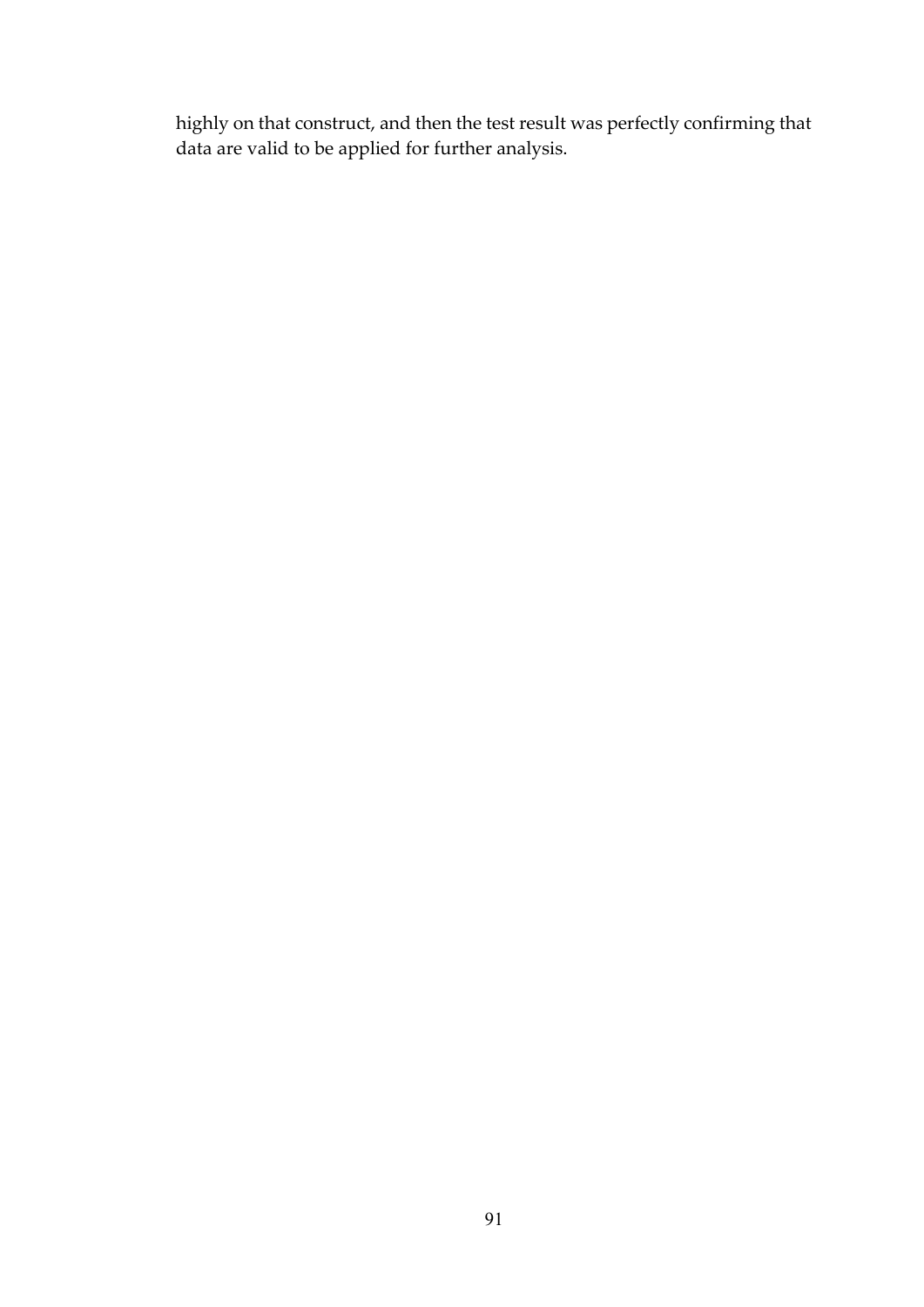| Rotated Component Matrix |                                                  |      |      |      |      |      |  |  |
|--------------------------|--------------------------------------------------|------|------|------|------|------|--|--|
|                          | Component                                        |      |      |      |      |      |  |  |
|                          | $\mathbf{1}$                                     | 2    | 3    | 4    | 5    | 6    |  |  |
| CS1                      | .456                                             |      |      |      |      |      |  |  |
| CS <sub>2</sub>          | .492                                             |      |      |      |      |      |  |  |
| CS <sub>3</sub>          | .353                                             |      |      |      |      |      |  |  |
| CS4                      | .393                                             |      |      |      |      |      |  |  |
| CS <sub>5</sub>          | .255                                             |      |      |      |      |      |  |  |
| SQ1                      |                                                  | .665 |      |      |      |      |  |  |
| SQ <sub>2</sub>          |                                                  | .721 |      |      |      |      |  |  |
| SQ <sub>3</sub>          |                                                  | .685 |      |      |      |      |  |  |
| SQ4                      |                                                  | .656 |      |      |      |      |  |  |
| SQ <sub>5</sub>          |                                                  |      | .666 |      |      |      |  |  |
| SQ <sub>6</sub>          |                                                  |      | .679 |      |      |      |  |  |
| SQ7                      |                                                  |      | .666 |      |      |      |  |  |
| SQ8                      |                                                  |      | .564 |      |      |      |  |  |
| SQ <sub>9</sub>          |                                                  |      | .461 |      |      |      |  |  |
| SQ10                     |                                                  |      |      | .508 |      |      |  |  |
| SQ11                     |                                                  |      |      | .589 |      |      |  |  |
| SQ12                     |                                                  |      |      | .463 |      |      |  |  |
| SQ13                     |                                                  |      |      | .472 |      |      |  |  |
| SQ14                     |                                                  |      |      |      | .408 |      |  |  |
| SQ15                     |                                                  |      |      |      | .455 |      |  |  |
| SQ16                     |                                                  |      |      |      | .537 |      |  |  |
| SQ17                     |                                                  |      |      |      | .574 |      |  |  |
| SQ18                     |                                                  |      |      |      |      | .359 |  |  |
| SQ19                     |                                                  |      |      |      |      | .460 |  |  |
| SQ20                     |                                                  |      |      |      |      | .465 |  |  |
| SQ21                     |                                                  |      |      |      |      | .391 |  |  |
| <b>SQ22</b>              |                                                  |      |      |      |      | .354 |  |  |
|                          | Extraction Method: Principal Component Analysis. |      |      |      |      |      |  |  |
|                          | a. 7 components extracted.                       |      |      |      |      |      |  |  |

# Table 4: Rotated Component Matrix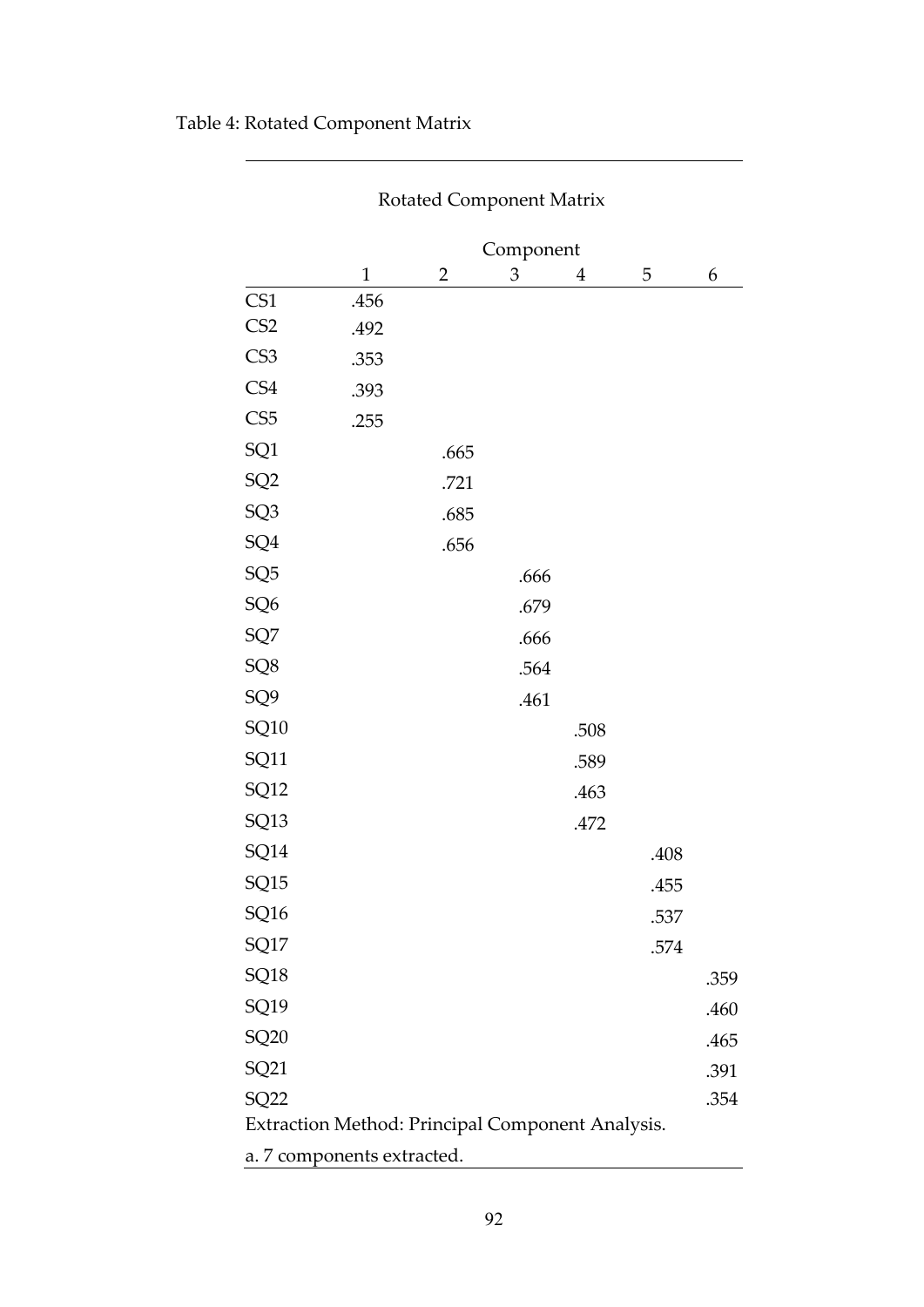## **Convergent Validity and Discriminant Validity**

For convergent validity, it reflects items of constructs should be interconnected and in-fact related. There are three criteria which are the factor loadings at least 0.5, average variance extracted (AVE) for the constructs should be larger than 0.5 and composite reliability (CR) above 0.7. In order to distinguish validity, it reflects that each variable should be distinguished from other variables. The correlation coefficient (ρ) is a measure that determines the degree of motion association between two variables. The range of the value of the correlation coefficient is -1.0 to 1.0. In other words, the value cannot exceed 1.0 or be less than -1.0, where a correlation of -1.0 indicates a perfect negative correlation, and a correlation of 1.0 indicates a perfect positive correlation.

## **ANALYSIS AND RESULT**

#### **Hypothesis 1a**

**H1a: There is a significant and positive relationship between customer satisfaction and tangibility on 4- or 5-star hotel.**

Table 5: Model Summary (Hypothesis 1a)

|       |      |     |                            | Std. Error of the |
|-------|------|-----|----------------------------|-------------------|
| Model |      |     | R Square Adjusted R Square | Estimate          |
|       | 256a | 065 | .055                       | 42324             |

Table 5 shows a summary of the model of customer satisfaction and practicability. In the column labelled R, the value is 0.256, indicating that there is a positive but weak correlation between customer satisfaction (result) and predictability (predictor) in the model. In addition,  $R^2$  is 0.065, which means that tangible customers account for 6.5% of customer satisfaction.

|       | Table 6: ANOVA <sup>a</sup> (Hypothesis 1a) |                |    |        |       |                   |  |  |  |
|-------|---------------------------------------------|----------------|----|--------|-------|-------------------|--|--|--|
| Mean  |                                             |                |    |        |       |                   |  |  |  |
| Model |                                             | Sum of Squares | df | Square | F     | Sig.              |  |  |  |
|       | Regression                                  | 1.128          |    | 1.128  | 6.297 | .014 <sup>b</sup> |  |  |  |
|       | Residual                                    | 16.122         | 90 | .179   |       |                   |  |  |  |
|       | Total                                       | 17.250         | 91 |        |       |                   |  |  |  |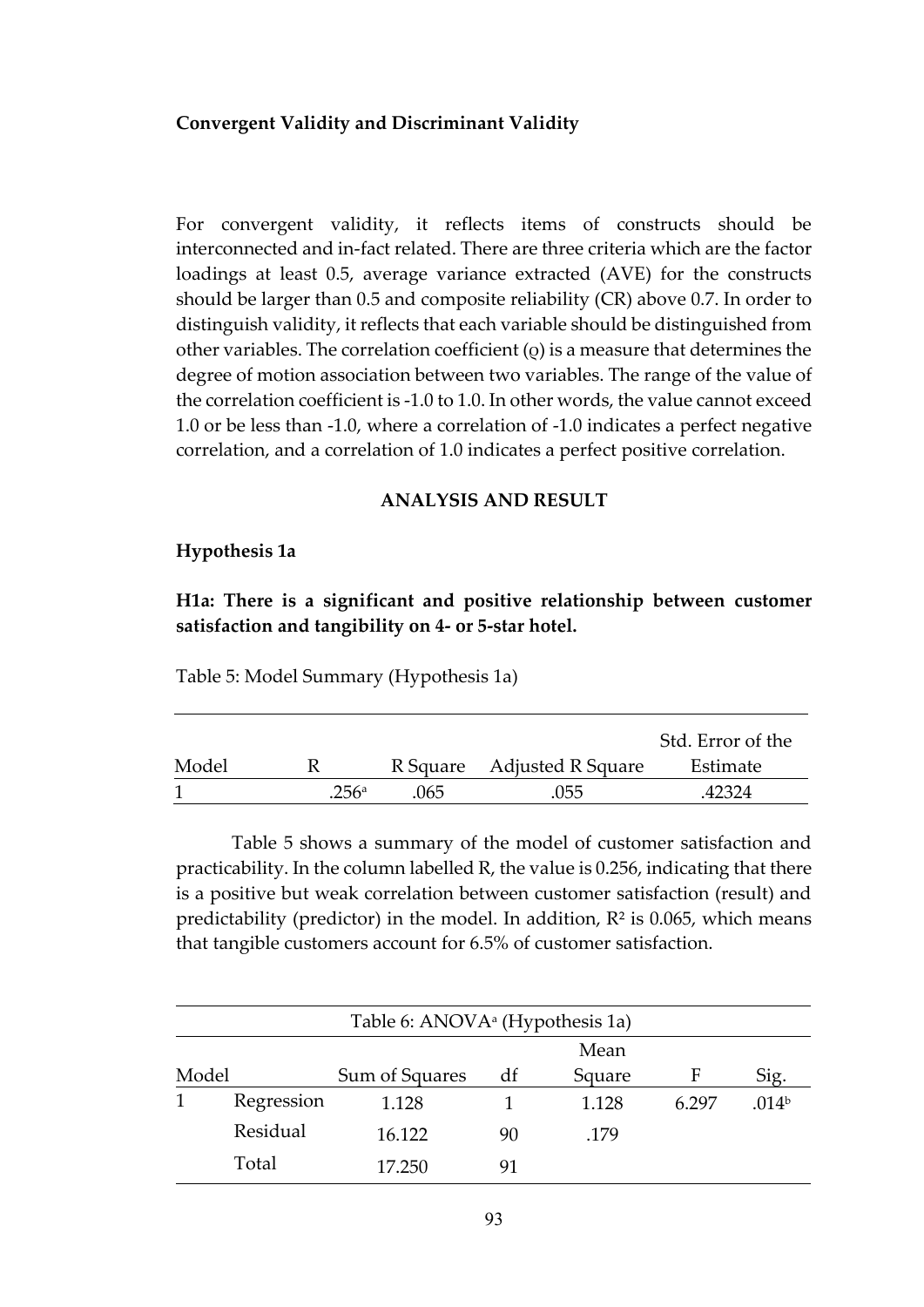a. Dependent Variable: TotalCS1

b. Predictors: (Constant), Tangibility1

In Table 6, the significance level is less than  $0.05$  ( $p = 0.014$ ), which indicates that there is a significant relationship between customer satisfaction and perceptibility in four-star or five-star hotels.

Table 7: Coefficients (Hypothesis 1a)

| Unstandardized Standardized |             |       |                           |             |       |      |
|-----------------------------|-------------|-------|---------------------------|-------------|-------|------|
|                             |             |       | Coefficients Coefficients |             |       |      |
|                             |             |       | Std.                      |             |       |      |
|                             | Model       | B     | Error                     | <b>Beta</b> |       | Sig. |
| 1                           | (Constant)  | 2.126 | .253                      |             | 8.410 | .000 |
|                             | Tangibility | .301  | 120                       | .256        | 2.509 | -014 |

## **Hypothesis 1b**

**H1b: There is a significant and positive relationship between customer satisfaction and reliability on 4- or 5-star hotel.**

Table 8: Model Summary (Hypothesis 1b)

|       |      |      |                            | Std. Error of the |
|-------|------|------|----------------------------|-------------------|
| Model |      |      | R Square Adjusted R Square | Estimate          |
|       | 289a | .083 | 073                        | .41914            |

Table 8 shows the model summary of customer satisfaction and tangibility. In the column labelled R, the value is 0.289 indicated that there is a positive but weak correlation between the customer satisfaction (outcome) and reliability (predictor) in the model. Besides, the  $R<sup>2</sup>$  is 0.083, which means that reliability accounts for 8.3% as a cause of customer satisfactions.

Table 9: ANOVAa (Hypothesis 1b)

|       |            |                | Mean   |         |                   |
|-------|------------|----------------|--------|---------|-------------------|
| Model |            | Sum of Squares | Square |         | Sig               |
|       | Regression | 1.439          | 1.439  | 8 1 9 0 | .005 <sup>b</sup> |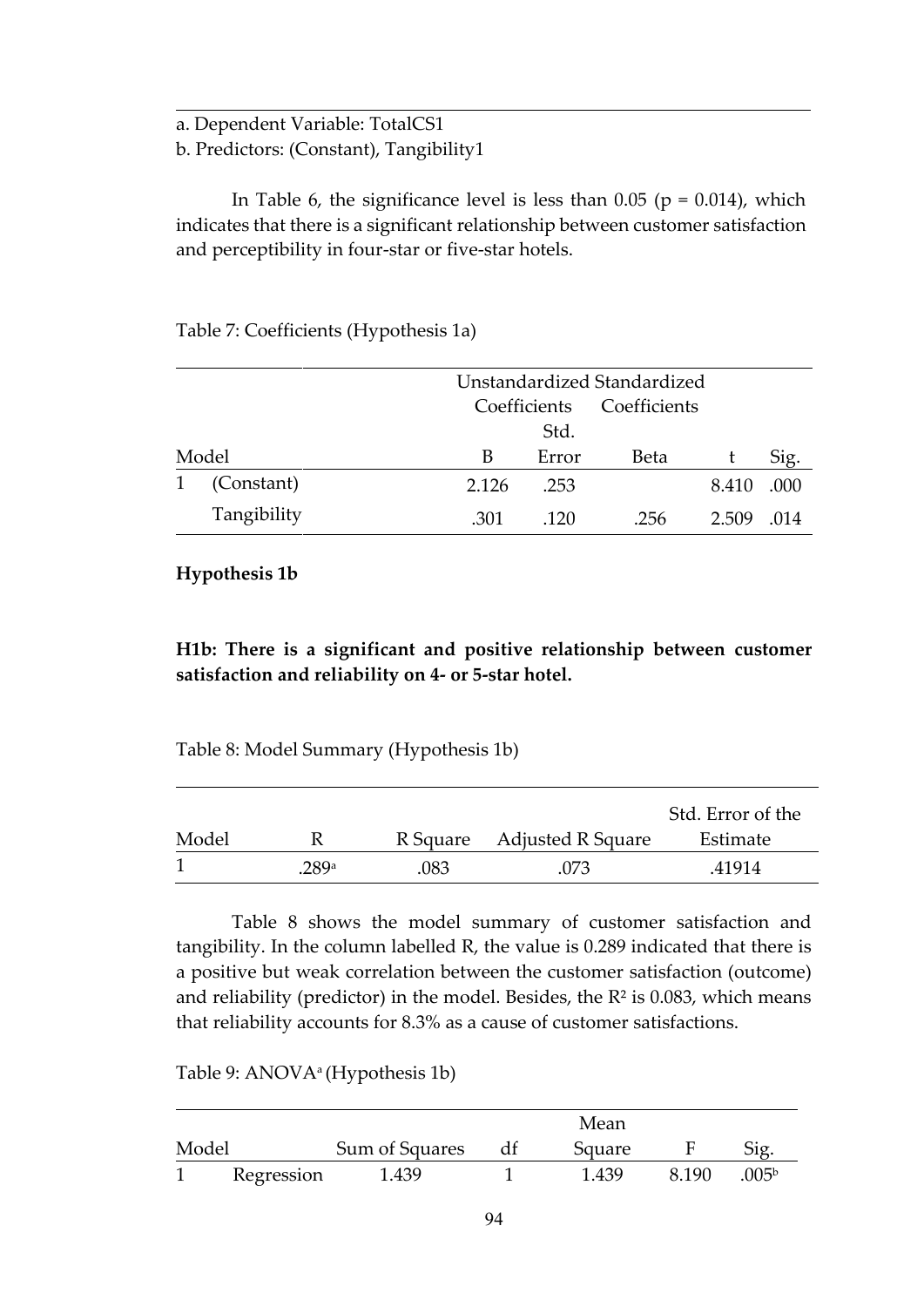| Residual                                | 15.811 | 90 | -176 |  |  |  |
|-----------------------------------------|--------|----|------|--|--|--|
| Total                                   | 17 250 |    |      |  |  |  |
| a. Dependent Variable: TotalCS1         |        |    |      |  |  |  |
| b. Predictors: (Constant), Reliability1 |        |    |      |  |  |  |

In Table 9 the significance level is lower than  $0.05$  (p=0.05), which indicated that there is a significant relationship between customer satisfaction and reliability on four- or five-star hotel.

#### Table 10: Coefficients (Hypothesis 1b)

|             | Unstandardized |            | Standardized |       |      |
|-------------|----------------|------------|--------------|-------|------|
|             | Coefficients   |            | Coefficients |       |      |
| Model       |                | Std. Error | Beta         |       | Sig. |
| (Constant)  | 1.790          | .338       |              | 5.288 | .000 |
| Reliability | .339           | -118       | .289         | 2.862 | .005 |

In Table 10, the β value is 0.301, which shows a low but positive relationship between the customer satisfaction and reliability. Hence, as reliability increase, customer satisfaction will increase.

#### **Hypothesis 1c**

## **H1c: There is a significant and positive relationship between customer satisfaction and responsiveness on 4 or 5 star hotel**

Table 11: Model Summary (Hypothesis 1c)

|       |                  |                            | Std. Error of the |
|-------|------------------|----------------------------|-------------------|
| Model |                  | R Square Adjusted R Square | Estimate          |
|       | 103 <sup>a</sup> | .000                       | .43546            |

Table 11 shows the model summary of customer satisfaction and tangibility. In the column labelled R, the value is 0.103 indicated that there is a positive but weak correlation between the customer satisfaction (outcome) and responsiveness (predictor) in the model. Besides, the  $R<sup>2</sup>$  is 0.011, which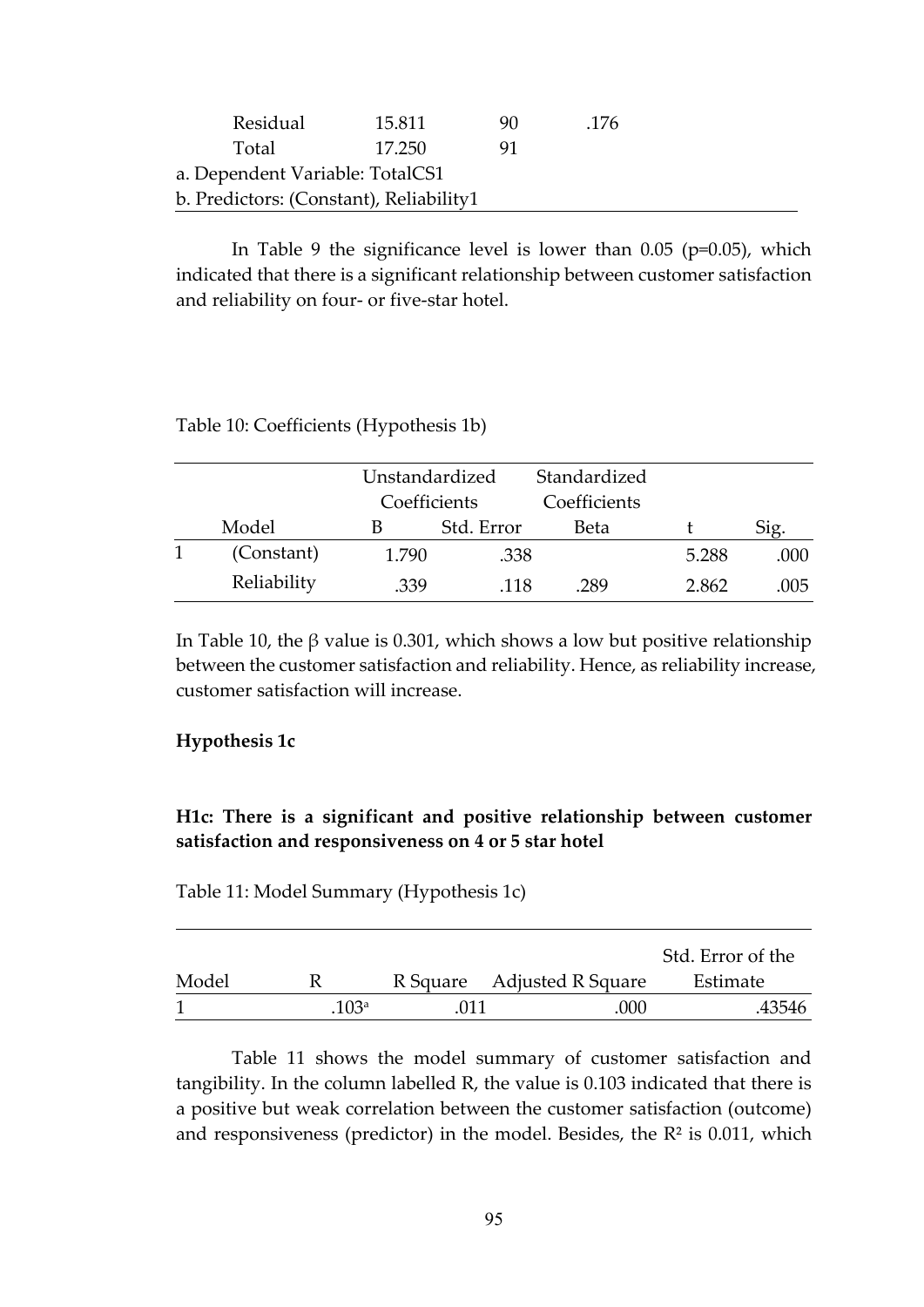means that responsiveness accounts for 1.1% as a cause of customer satisfactions.

|       |            |                |    | Mean   |      |                   |
|-------|------------|----------------|----|--------|------|-------------------|
| Model |            | Sum of Squares | df | Square | F    | Sig.              |
|       | Regression | .184           |    | .184   | .970 | .327 <sup>b</sup> |
|       | Residual   | 17.066         | 90 | .190   |      |                   |
|       | Total      | 17.250         | 91 |        |      |                   |

Table 12: ANOVAa (Hypothesis 1c)

a. Dependent Variable: TotalCS1

b. Predictors: (Constant), Responsiveness1

 In Table 12 the significance level is higher than 0.05 (p=0.327), which indicated that there is no significant relationship between customer satisfaction and responsiveness on four or five star hotel.

Table 13: Coefficients (Hypothesis 1c)

|       |                |       |              | Unstandardized Standardized |       |      |
|-------|----------------|-------|--------------|-----------------------------|-------|------|
|       |                |       | Coefficients | Coefficients                |       |      |
| Model |                | В     | Std. Error   | <b>Beta</b>                 |       | Sig. |
|       | (Constant)     | 2.498 | .260         |                             | 9.614 | .000 |
|       | Responsiveness | .092  | .093         | .103                        | 985   | 327  |

In Table 13, the β value is 0.092, which shows a low but positive relationship between the customer satisfaction and responsiveness. Hence, as responsiveness increase, customer satisfaction will increase.

#### **Hypothesis 1d**

## **H1d: There is a significant and positive relationship between customer satisfaction and assurance on 4- or 5-star hotel**

Table 14: Model Summary (Hypothesis 1d)

|       |      |        | Adjusted R | Std. Error of the |
|-------|------|--------|------------|-------------------|
| Model |      | Square | Square     | Estimate          |
|       | 309a | .095   | 085        | .41643            |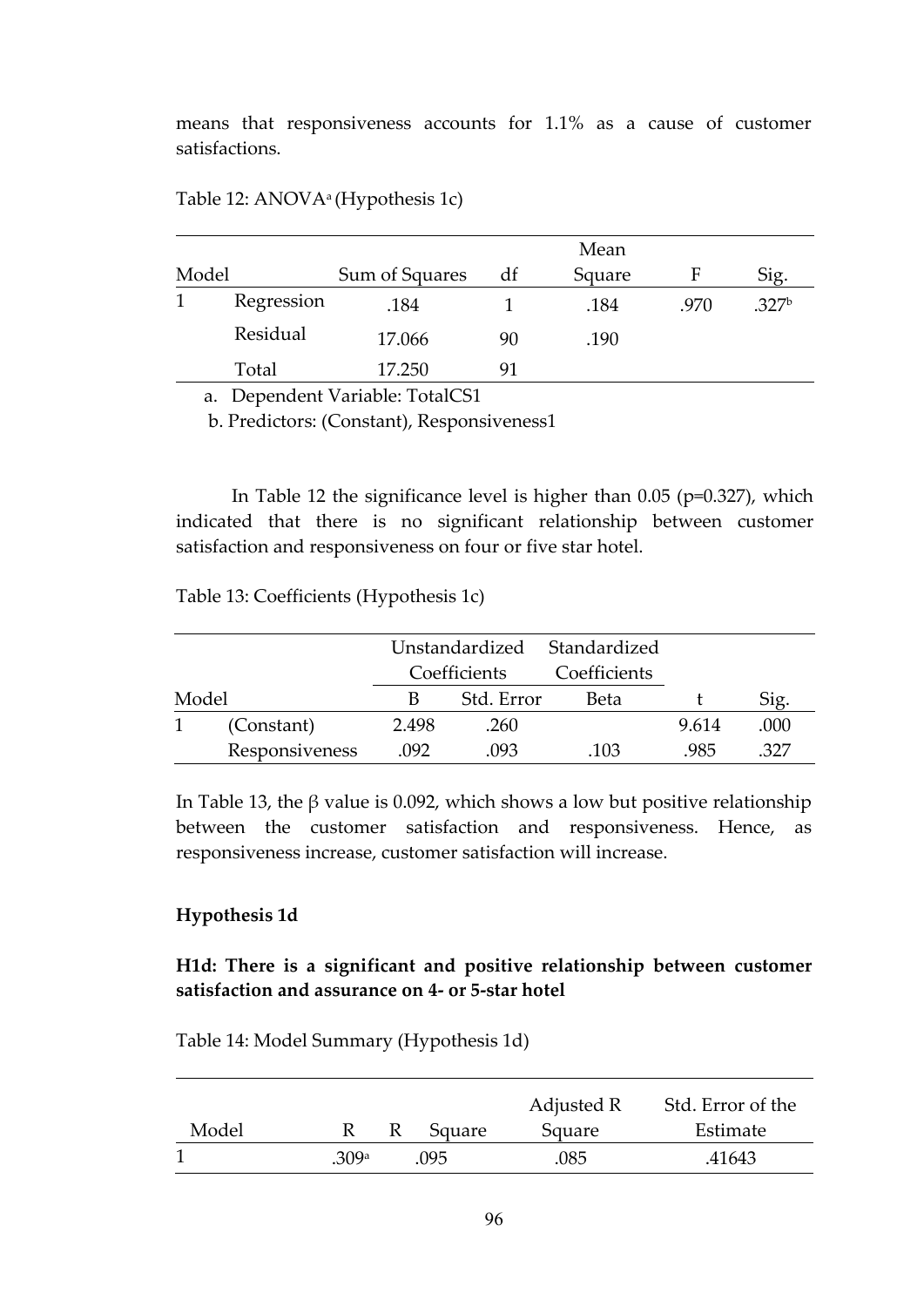Table 14 shows the model summary of customer satisfaction and tangibility. In the column labelled R, the value is 0.309 indicated that there is a positive but weak correlation between the customer satisfaction (outcome) and responsiveness (predictor) in the model. Besides, the  $R<sup>2</sup>$  is 0.095, which means that assurance accounts for 9.5% as a cause of customer satisfactions.

| Model                           |            | Sum of Squares                        | df | Mean  | F     | Sig.              |
|---------------------------------|------------|---------------------------------------|----|-------|-------|-------------------|
|                                 | Regression | 1.643                                 |    | 1.643 | 9.474 | .003 <sup>b</sup> |
|                                 | Residual   | 15.607                                | 90 | .173  |       |                   |
|                                 | Total      | 17.250                                | 91 |       |       |                   |
| a. Dependent Variable: TotalCS1 |            |                                       |    |       |       |                   |
|                                 |            | b. Predictors: (Constant), Assurance1 |    |       |       |                   |

Table 15: ANOVAa (Hypothesis 1d)

In Table 15 the significance level is lower than 0.05 (p=0.003), which indicated that there is a significant relationship between customer satisfaction and assurance on four- or five-star hotel.

Table 16: Coefficients (Hypothesis 1d)

|       |            |       | Unstandardized<br>Coefficients | Standardized<br>Coefficients |       |      |
|-------|------------|-------|--------------------------------|------------------------------|-------|------|
| Model |            | В     | Std. Error                     | Beta                         |       | Sig. |
|       | (Constant) | 1.821 | .305                           |                              | 5.976 | .000 |
|       | Assurance1 | -329  | 107                            | 309                          | 3.078 | 003  |

In Table 16, the β value is 0.329, which shows a low but positive relationship between the customer satisfaction and assurance. Hence, as assurance increase, customer satisfaction will increase.

## **Hypothesis 1e**

## **H1e: There is a significant and positive relationship between customer satisfaction and empathy on 4- or 5-star hotel**

Table 17: Model Summary (Hypothesis 1e)

|       |      |      |                            | Std. Error of the |
|-------|------|------|----------------------------|-------------------|
| Model |      |      | R Square Adjusted R Square | Estimate          |
|       | 049a | .002 | - 009                      | .43728            |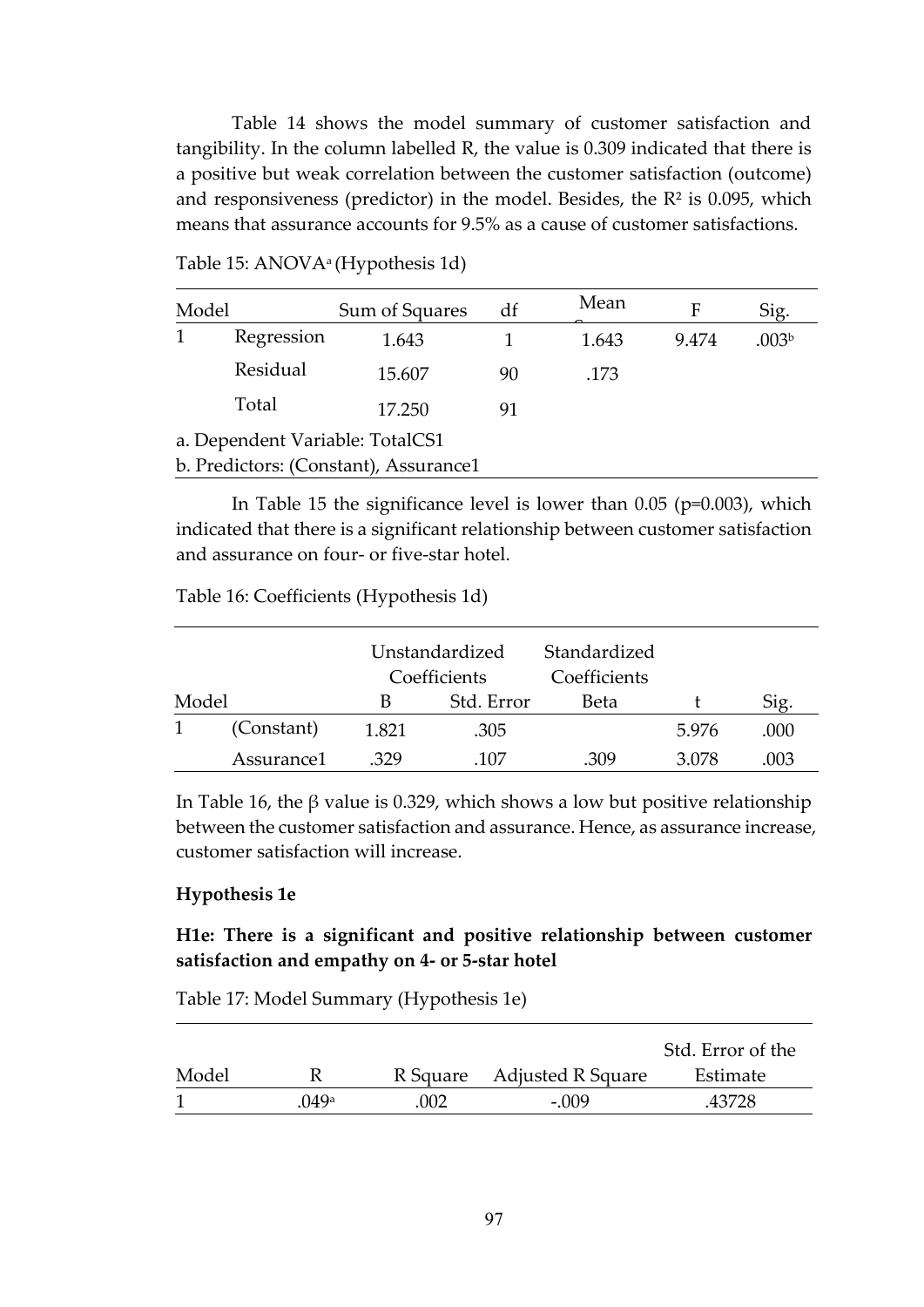Table 17 shows the model summary of customer satisfaction and empathy. In the column labelled R, the value is 0.049 indicated that there is a positive but weak correlation between the customer satisfaction (outcome) and responsiveness (predictor) in the model. Besides, the  $R<sup>2</sup>$  is 0.002, which means that assurance accounts for 0.2% as a cause of customer satisfactions.

| Model             |              | Sum of Squares | df | Mean Square | F    | Sig.              |
|-------------------|--------------|----------------|----|-------------|------|-------------------|
|                   | Regression   | .041           |    | .041        | .212 | .646 <sup>b</sup> |
|                   | Residual     | 17.209         | 90 | .191        |      |                   |
|                   | Total        | 17.250         |    |             |      |                   |
| $\mathbf{\Gamma}$ | $\mathbf{r}$ | $T \cdot 1001$ |    |             |      |                   |

Table 18: ANOVAa (Hypothesis 1e)

a. Dependent Variable: TotalCS1

b. Predictors: (Constant), Empathy1

In Table 18 the significance level is higher than 0.05 (p=0.646), which indicated that there is no significant relationship between customer satisfaction and empathy on four or five star hotel.

Table 19: Coefficients (Hypothesis 1e)

|       |            |       | Unstandardized<br>Coefficients | Standardized<br>Coefficients |       |      |
|-------|------------|-------|--------------------------------|------------------------------|-------|------|
| Model |            | В     | Std. Error                     | <b>Beta</b>                  |       | Sig. |
|       | (Constant) | 2.598 | .334                           |                              | 7.782 | .000 |
|       | Empathy1   | 0.54  | -117                           | .049                         | .461  | .646 |

In Table 19, the β value is 0.054, which shows a low but positive relationship between the customer satisfaction and empathy. Hence, as assurance increase, customer satisfaction will increase.

## **HYPOTHESIS SUMMARY**

Table 20: Status of Hypothesis

| <b>Hypothesis description</b>                                                     | <b>Status</b> |
|-----------------------------------------------------------------------------------|---------------|
| H1a: There is a positive relationship between tangibility of service quality      | Accepted      |
| and customer satisfaction                                                         |               |
| H1b: There is a positive relationship between reliability of service quality      | Accepted      |
| and customer satisfaction.                                                        |               |
| H1c: There is a positive relationship between responsiveness of service           | Rejected      |
| quality and customer satisfaction.                                                |               |
| H1d: There is a positive relationship between <b>assurance</b> of service quality | Accepted      |
| and customer satisfaction.                                                        |               |
| H1e: There is a positive relationship between <b>empathy</b> of service quality   | Rejected      |
| and customer satisfaction.                                                        |               |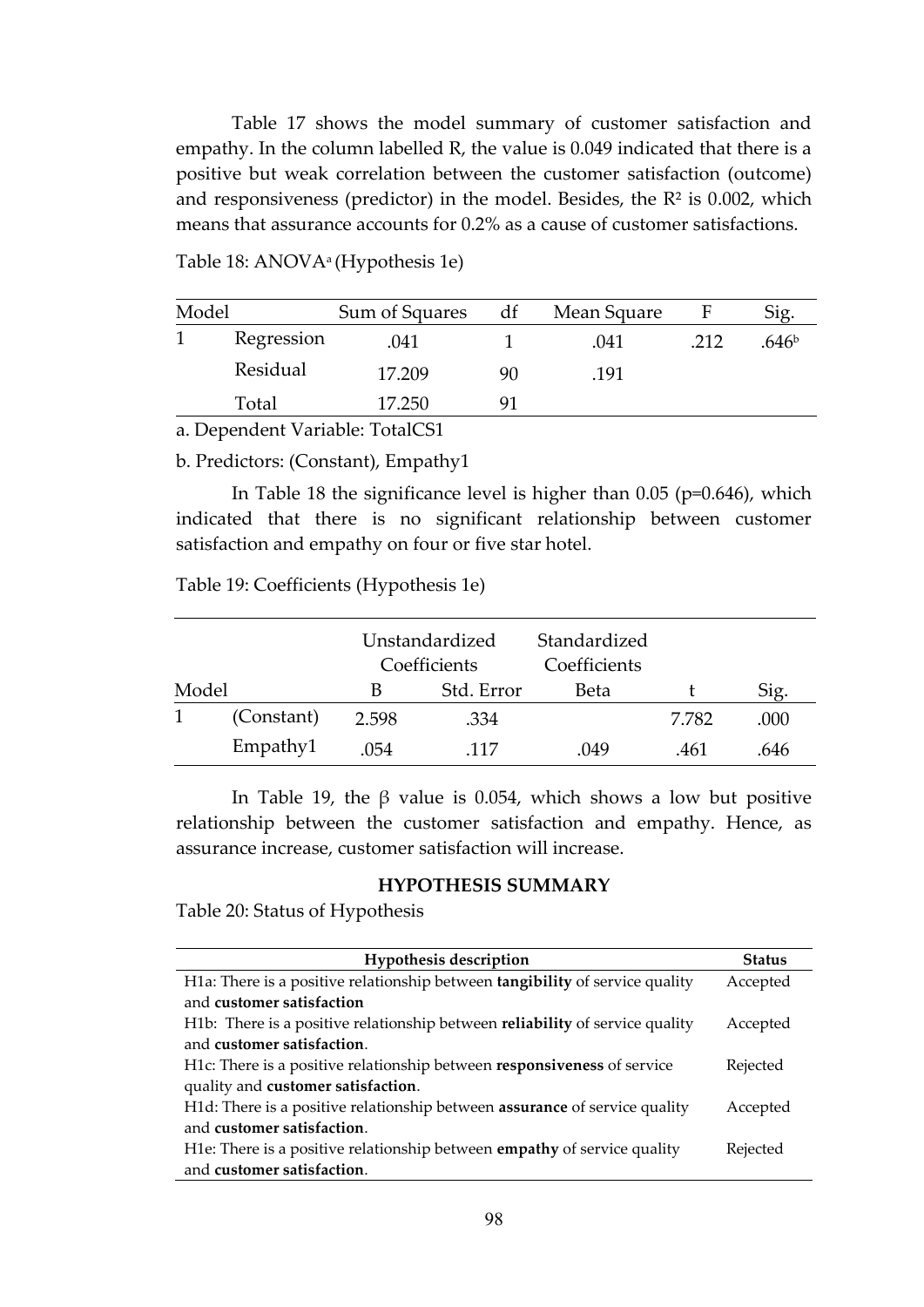After all, descriptive statistics on demographic information on 92 respondents was conducted. Besides, reliability and validity analysis results show the measurement of instrumentation used in this research is consistent yet not all valid. Next, four hypotheses were tested by using regression analysis and the results indicated that three out of five of the hypothesis is accepted. Hence, the next chapter are going to discuss and interpret on the results in detail based on the five hypotheses.

#### **DISCUSSION**

#### **Hypothesis 1a**

## **H1a: There is a significant and positive relationship between customer satisfaction and tangibility on 4- or 5-star hotel.**

From the result, the significant is less than 0.05 tangibility is making a significant contribution to the customer satisfactions. Hence, hypothesis 1a is accepted.

First of foremost, tangibility had a significant positive regression weight ( $p= 0.014$ ,  $R= 0.256$ ) and it has the third highest value of  $R<sup>2</sup>$  which is 0.065 among the other factors. Hence, Tangibility is one of the factors that customer is satisfied staying in the four- or five-star hotels. The result of this research is consistent with Yap (2019), P.Srinivas & Padman (2013), Cheng, Shaheen & Cham (2014) and Qistina (2019), which tangibility is one of the most factor affecting customer satisfaction on four or five star hotel in Klang Valley area. According to Marić, Marinković, Marić and Dimitrovski (2016), for every hotel, tangible attributes are of the utmost importance, because most guests want to stay in clean hotels with comfortable rooms and good service. In addition, hotel operators should not only focus on having an attractive appearance, but also need to ensure that the basic equipment is ready to provide guests with an unforgettable experience (Ahmad, Ahmad & Papastathopoulos, 2019). Rao and Sahu (2013) revealed that tangibility is the most important factor in determining customer satisfaction in the hotel industry. Guests are often dissatisfied because the actual feelings are lower than their expectations. It can be concluded that four-star or five-star hotels should pay attention to the appearance, internal facilities, and equipment of their buildings, which can fully meet the expectations of customers and provide uniform uniforms for each service provider. Make sure they always look good and professional when dealing with potential guests is also an important issue to be focus. In fact, a good fit can create a high degree of customer satisfaction among guests and can provide more benefits and value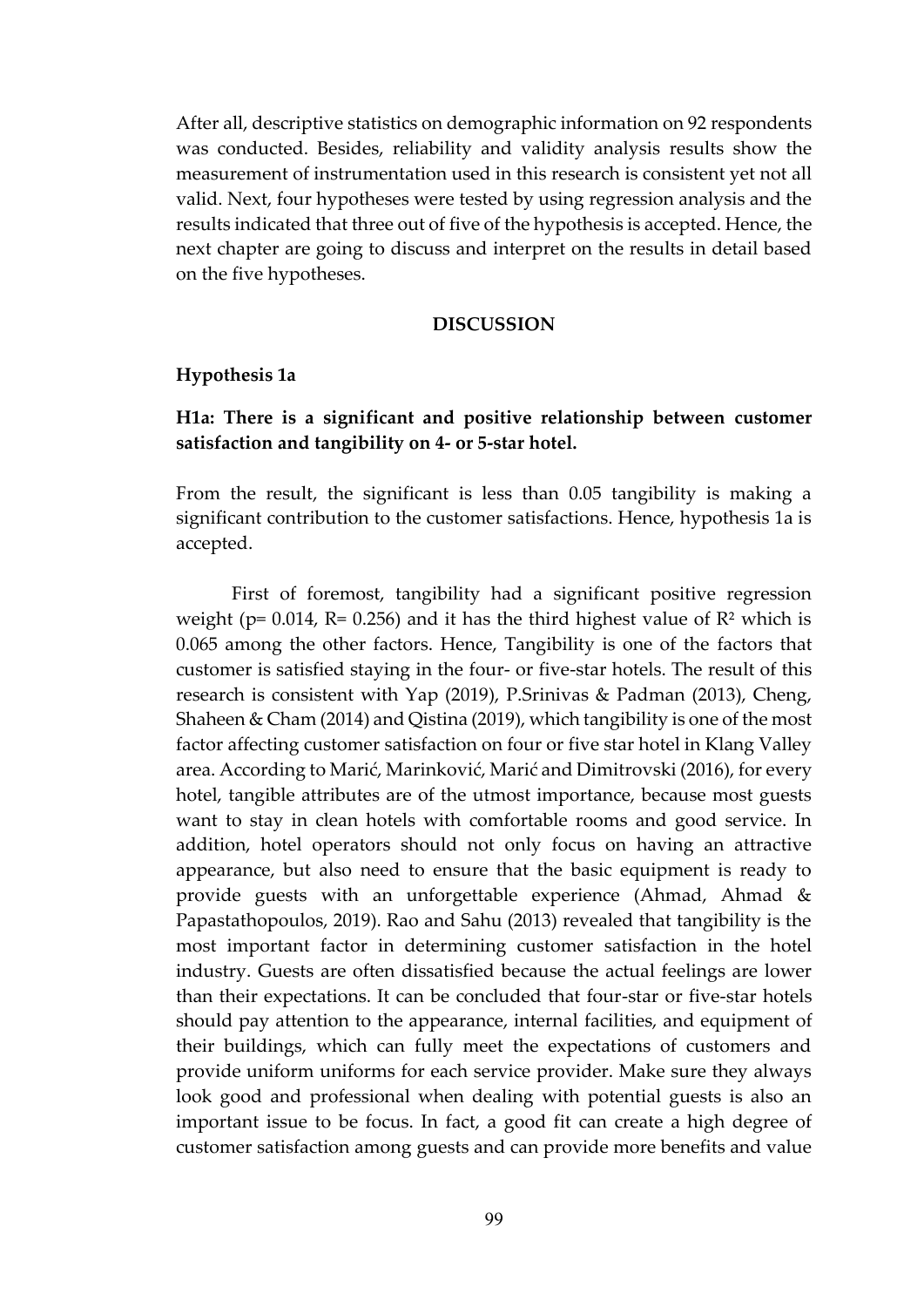to the hotel, such as spreading positive word-of-mouth, and even recommending family and friends to visit in future.

## **Hypothesis 1b**

## **H1b: There is a significant and positive relationship between customer satisfaction and reliability on 4- or 5-star hotel.**

From the result, the significant is less than 0.05 reliability is making a significant contribution to the model. Hence, hypothesis 1b is accepted.

Reliability had a significant positive regression weights ( $p= 0.00$ , R= 0.289). The result of this research is same with Cheng, Shaheen & Cham (2014), Qistina (2019) and Zahir & Ilham (2013), which reliability is one of the most important variable affecting customer satisfaction on four or five star hotel. The hotel management department must continue to maintain its quality standards to ensure that the needs of its guests are basically met (Mazumder & Hasan, 2014). According to Rau and Sahu (2013), the front-desk service provider plays a vital role in every hotel business. If the service provider can pay attention to providing accurate records at the same time, then the guest will also feel reliable and satisfied the stated service as well as abide the promises to potential guests. In fact, a four-star or five-star hotel should have the reliable knowledge required to obtain high customer satisfaction, which means that service providers can provide personalized services to their guests and make them feel comfortable. For example, solving customer problems while expressing sincere interest (Ahmad et al., 2019).

#### **Hypothesis 1**

## **H1c: There is no significant but positive relationship between customer satisfaction and responsiveness on 4- or 5-star hotel.**

From the result, the significant is more than 0.05 responsiveness is not making a significant contribution to the model. Hence, hypothesis 1c is accepted.

Responsiveness had significant positive regression weights (p= 0.327, R= 0.103). It shows that reliability variable is showing a positive relationship between customer satisfactions. However, the value of the result is not strong enough to prove that they are having a positive correlation. The result of this research is consistent with Yousef and Mass (2015) and Yap (2019), which responsiveness does not have a significant impact on customer satisfaction in the four- or five-star hotels.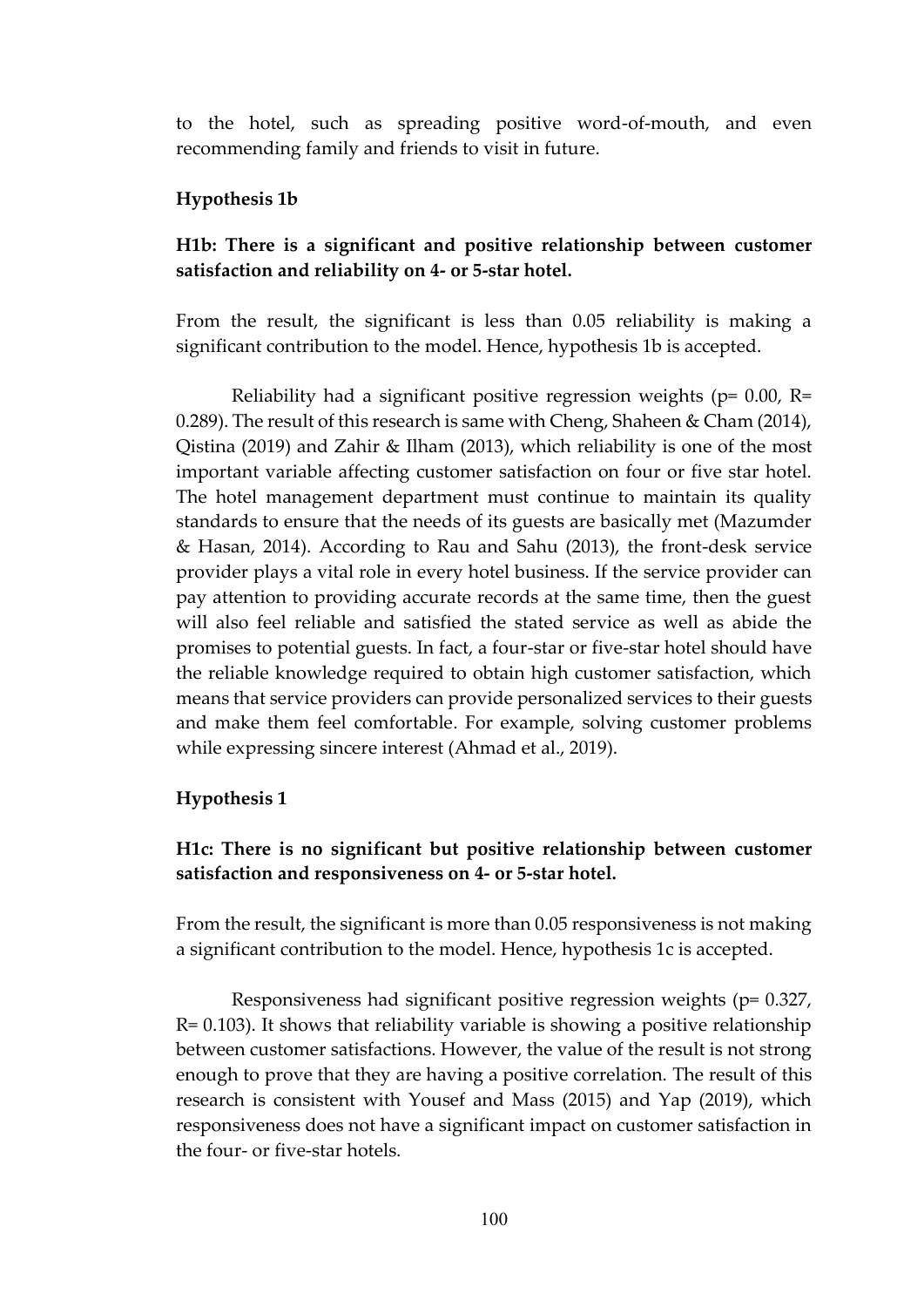Although the responsiveness does not have positive impact on the customer satisfactions of four- or five-star hotels in Klang Valley, it is a bonus mark if the service company apply the response capability to minimize the time customers waiting to receive services. According to Paul (2015), since customers will definitely be satisfied, for a certain service companies, it will definitely show great value and benefits. Therefore, it is vital for hoteliers to provide relevant training to all their service providers to ensure that they are willing and able to assist guests and provide services that meet customer expectations in a timely manner (Rao & Sahu, 2013). As a result, further improvements should be made effectively to maintain or even exceed current quality standards.

#### **Hypothesis 1d**

## **H1d: There is a significant but positive relationship between customer satisfaction and assurance on 4- or 5-star hotel.**

From the result, the significant is less than 0.05 assurance is making a significant contribution to the customer satisfaction. Hence, hypothesis 1d is accepted.

Assurance had a significant positive regression weight ( $p= 0.00$ , R= 0.309) and it has the highest value of  $R<sup>2</sup>$  which is 0.095 among the other factors. Hence, assurance is the first variable that hotel guest look into when entering a four- or five-star hotels. Compare to the other four variables, assurance has the highest impact on customer satisfactions. The result of this research is consistent with Ali, Md Imtiaz and Mutsumi (2019), Yousef & Mass (2015), Cheng, Shaheen & Cham (2014) and Anahita & Rohaizat (2015) which assurance is one of the most vital factor affecting customer satisfaction in four or five star hotel in Klang Valley area. Service quality assurance tends to refer to whether hotel operators can provide consistent services on time, and whether to hire effective service providers who are polite and have extensive knowledge to respond to guest requests. According to Bucak (2014), hotel service providers should always give customers a sense of trust because they can effectively provide good perceived service quality. Therefore, for all fourstar or five-star hotels, it is essential to clearly understand and master the basic needs of competence, courtesy, reputation, and security, which can meet their potential guests' needs and demands. In fact, hotels should ensure that all of their service providers have good qualifications and experience and can provide quality of service related to guarantees in order to achieve higher customer satisfaction among guests in the future (Jani & Han, 2014).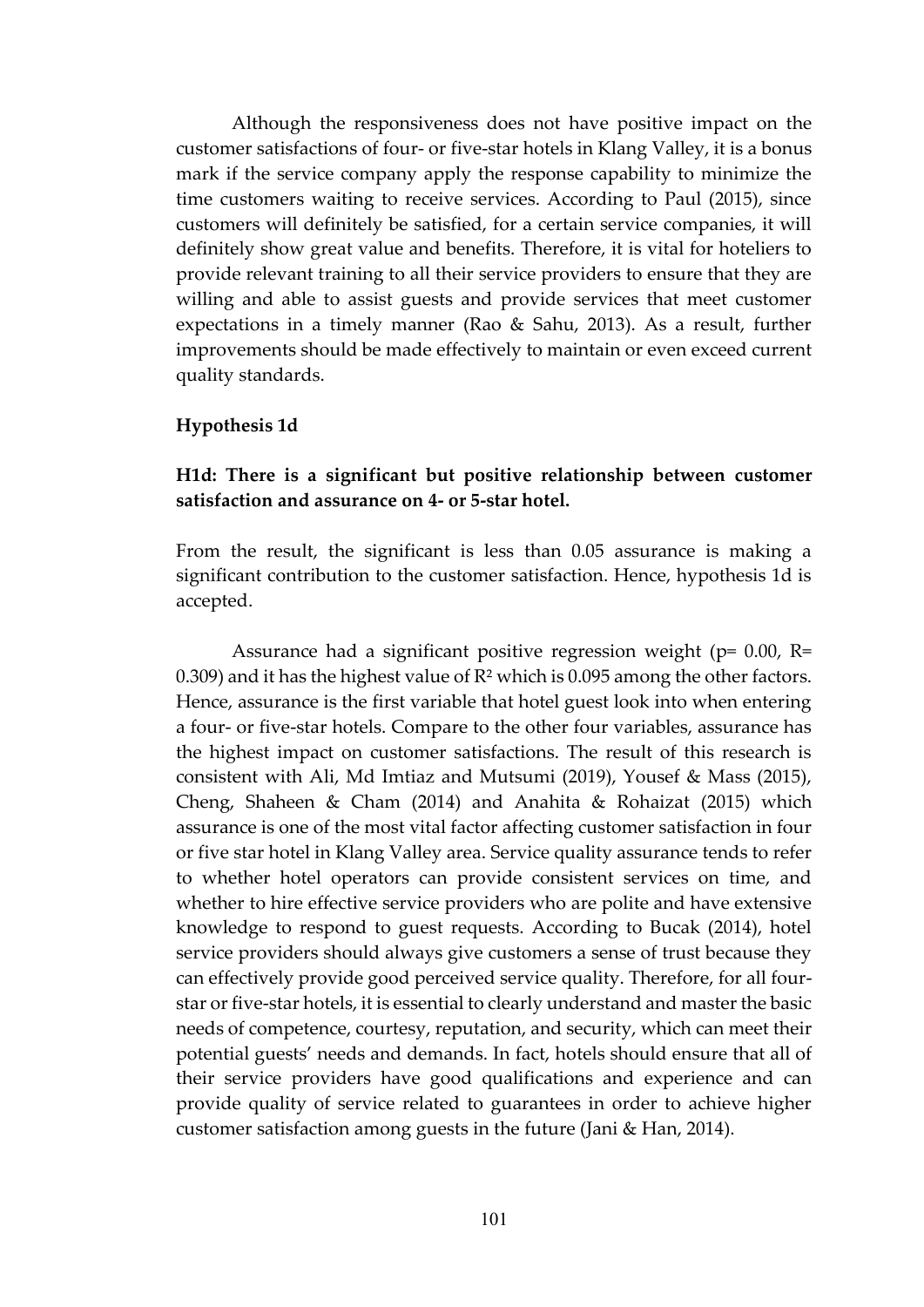#### **Hypothesis 1e**

## **H1e: There is not significant but positive relationship between customer satisfaction and empathy on 4- or 5-star hotel.**

From the result, the significant is more than 0.05 empathy is not making a significant impact on the customer satisfaction. Hence, hypothesis 1e is accepted.

Empathy had significant positive regression weights ( $p= 0.646$ , R= 0.049). It shows that empathy variable is demonstrating a positive relationship between customer satisfactions. However, the value of the result is only 0.049 (close to zero), it is not strong enough to prove that they are having a positive correlation. In addition, the R² value is the lowest among all the other four variables, which valued 0.002. The result of this research is consistent with Yap (2019), which responsiveness does not have a significant impact on customer satisfaction in the four- or five-star hotels. Although empathy does not have a positive impact on the customer satisfaction of four- or five-star hotels in Klang Valley, according to Ha et al. (2015), empathy is essential to reveal how hotels bring personal attention to customers, understand the basic requirements of customers, show good interest when received valuable feedback from potential guests. In other words, it means that if a hotel can better meet the service quality requirements of potential guests, then the hotel will be able to improve greatly its overall customer satisfaction (Nhâm & Nguyễn, 2014). Four-star or five-star hotels must put themselves in the perspective of potential guests to understand and anticipate customers' needs, and then develop effective and effective ideas to improve overall customer satisfaction and experience (Cade, 2015). In fact, the test results show that the four-star and five-star hotels in Klang Valley failed to provide satisfactory service quality and excellent customer satisfaction. Thus, the hotel management should analyse the relevant improvement measures to ensure that after the implementation of new ideas, customer satisfaction tends to increase, in order to provide a good empathy of service quality. In short, customer satisfaction in 4-star and 5-star hotel is greatly influence by the service quality. Hotel operations should focus on variables like tangibility, reliability, and assurance more. However, hotel operation should also focus on the empathy and responsiveness in service quality to give an overall great experience for the hotel guests.

#### **IMPLICATION**

If the four- and five-stars hotels do not pay enough attention on the service quality when developing marketing strategy, they are not fulfilling customer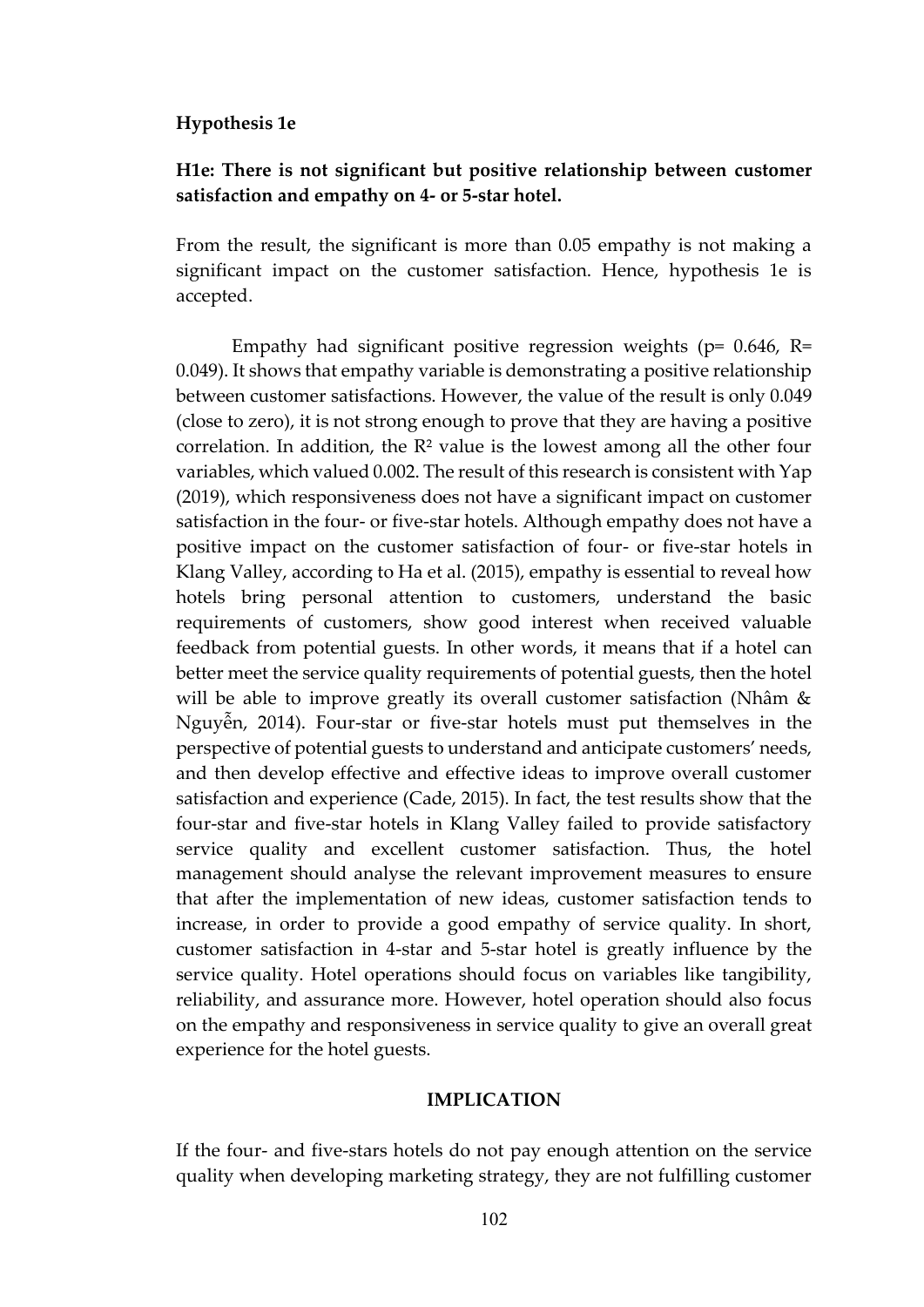satisfaction, and the customer will not have the intention to revisit the hotel again, thus the company revenue will be affected and this will not help to prolong the sustainability of the business.

Besides, it is undeniable that the hotel industry is full of competitive as there are variety of competitors in the market such as Airbnb. Some of competitors are giving the same service qualities as the five-star hotels yet their price is much cheaper. Hence, marketers should create comprehensive marketing strategies by considering the recommendations mentioned in above to fulfil the consumers' needs especially the Gen Y, as they are the major consumer group in the four- or five-star hotels due to their better income level.

#### **CONTRIBUTION**

Two major contributions of the research are industry and managerial part.

#### **Contribution to Industry**

For **tourism industry**, this research can help to improve the quality of the service quality of the four- or five-stars' hotel and it can help to boost the tourism sector because the better the service quality, the higher the customer satisfaction and the intention to revisit of the tourist will increase as well. Besides, this research will also help to improve the sales performance in the four- and five-stars' hotel and remain their competitive advantages among the competitors in Malaysia.

## **Contribution to Managerial decisions**

Besides, for **managerial part**, this research can let the hotel manager of the four and five stars hotel to learn more about hotel industry and consumer experience and expectation in Malaysia, and to understand which factors are more important to improve their customer satisfaction. Managers are recommended to develop effective marketing strategies such as, giving a presentable and attractive physical design, ensure all its service providers are courtesy and able to deliver the services, which are precision and accuracy to their potential guests and ensure that their hotel is reliable all the time.

#### **RECOMMENDATION**

#### **Applying SERVQUAL Model Effectively**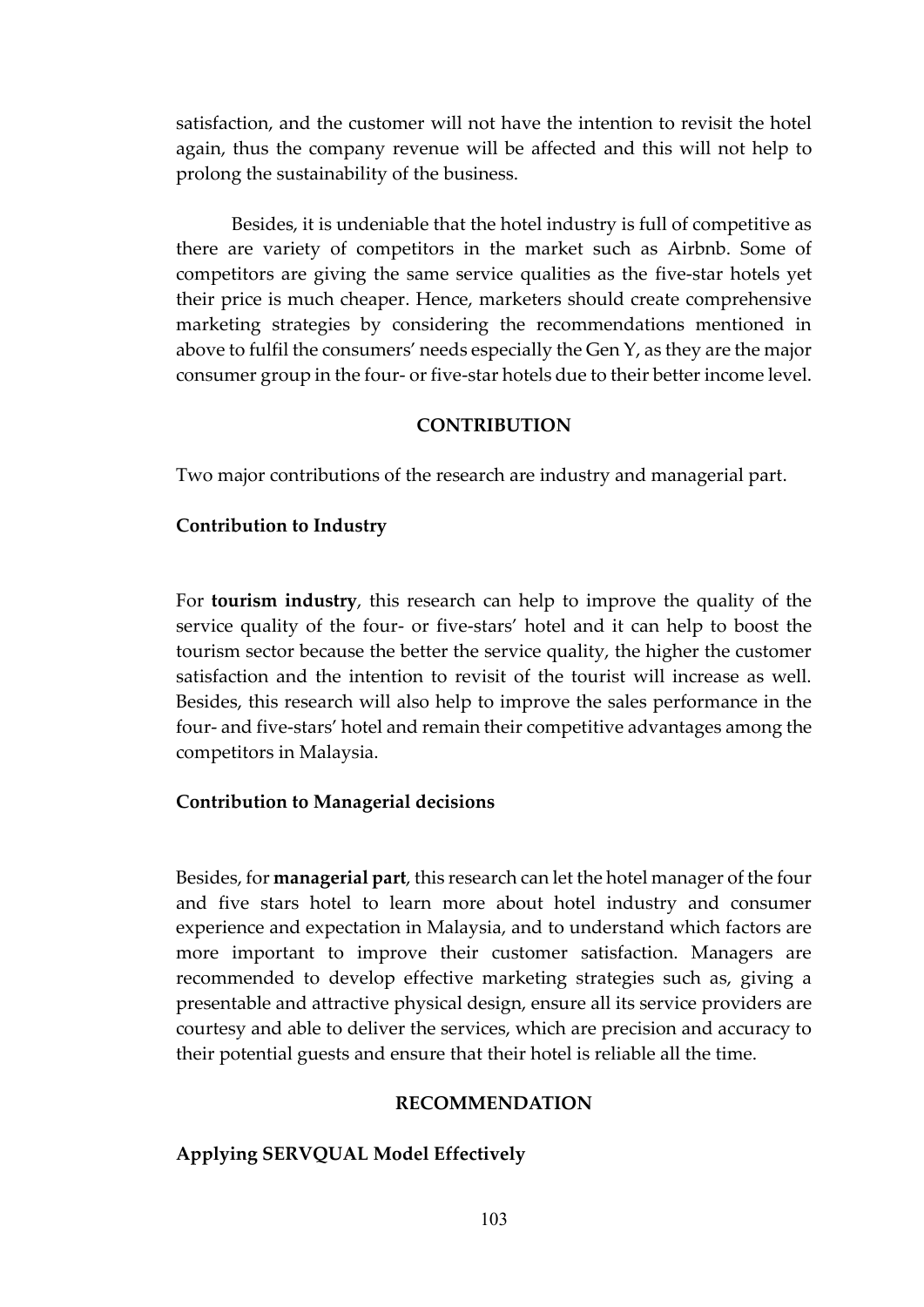In this section, researchers properly manage the five dimensions of service quality (i.e. practicability, reliability, responsiveness, guarantee, and compassion) to provide relevant recommendations for four-star or five-star hotels to improve Potential customer satisfaction. The results of this study show that customer satisfaction is affected greatly by saliency, assurance, and service quality reliability. On the contrary, there are two invisible components, empathy, and responsiveness of service quality, which have no positive impact.

In this section, researchers suggest that four-star or five-star hotels should reasonably organize and manage the five dimensions of service quality (i.e. practicability, reliability, responsiveness, guarantee, and compassion) to improve their satisfaction. Potential customers. The results obtained from this study indicate that customer satisfaction depends largely on practicability, assurance, and reliability of service quality. On the contrary, there are two invisible components, empathy, and responsiveness of service quality, which have no positive impact.

According to BSP Marketing (2012), the renovation of buildings can be defined as a valuable investment that can improve customer satisfaction and experience. In fact, it should be able to provide effectively a beautiful and attractive design because it can provide different experiences for potential visitors. Therefore, tangibility is an important variable that hotels should pay attention.

The guarantee of service quality is essential for every hotel business. Each hotel should ensure that all its service providers are polite and able to provide accurate and accurate services to its potential guests. This is because the guest usually decides the guarantee.

In addition, the determinants of empathy should also be fully considered by four-star or five-star hotels to improve their customer satisfaction. Every hotel needs to provide enough personalized attention to customers, and to figure out what kind of high-quality service guests want to get when they stay at the hotel.

In addition, the basic skills and knowledge of four- or five-star hotels in Klang Valley should be further developed to ensure customer satisfaction with service quality, that is, to maintain reliability and responsiveness on a regular basis, or even to achieve satisfaction that exceeds their current achievements.

#### **CONCLUSION**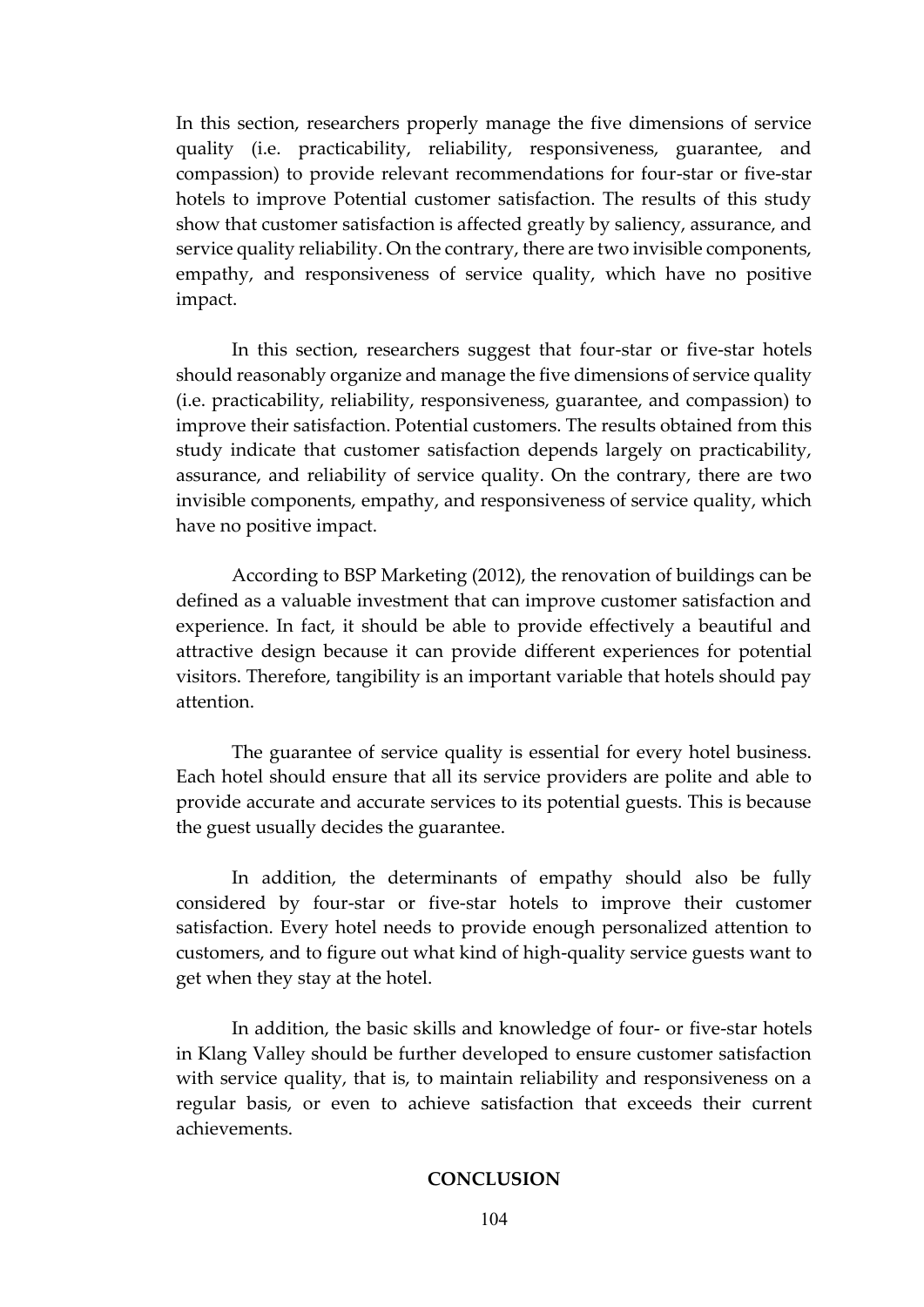This examination was directed to comprehend and decide the effect of service quality on consumer satisfaction in four or five hotels in Klang Valley. It tends to be inferred that this research gives adequate proof to utilize SERVQUAL to comprehend which variables will influence consumer satisfactions with the Malaysia hotel industry. To put it plainly, it is basic to guarantee that the service standard and quality in the hotel industry are predictable. Nevertheless, it must be noticed that customers prefer customized services as much as they acknowledge consistency. Hence, the perfect assistance for customers is to give predictable, high-caliber and magnificent help, combined with customized services of prepared hotel work force to guarantee and improve consumer loyalty. Fulfilled visitors who love the corporate image of the hotels may become faithful customers in the long run.

#### **REFERENCE**

- Ahmad, S. Z., Ahmad, N., & Papastathopoulos, A. (2019). Measuring service quality and customer satisfaction of the small- and medium-sized hotels (SMSHs) industry: lessons from United Arab Emirates (UAE). *Tourism Review, 74*(3), 349-370. Retrieved from <https://doi.org/10.1108/TR-10-2017-0160>
- Aleshaiwy, Y. S. M. (2015), Generation Y's perception of service quality in the hotel industry (Master's thesis, Widener University, Chester, Pennsylvania). Retrieved from [http://fac.ksu.edu.sa/sites/default/files/](http://fac.ksu.edu.sa/sites/default/files/%20yousefsaudmaleshaiwy-thesis-dec_15_2015_0.pdf)  [yousefsaudmaleshaiwy-thesis-dec\\_15\\_2015\\_0.pdf](http://fac.ksu.edu.sa/sites/default/files/%20yousefsaudmaleshaiwy-thesis-dec_15_2015_0.pdf)
- Ali Shafiq, Md Imtiaz Mostafiz, & Mutsumi Taniguchi. (2019). Using SERVQUAL to determine Generation Y's satisfaction towards hoteling industry in Malaysia. *Journal of Tourism Futures, 5*(1), 62-74. Retrieved from [https://www.emerald.com/insight/content/doi/10.1108/JTF-01-](https://www.emerald.com/insight/content/doi/10.1108/JTF-01-2018-0004/full/html) [2018-0004/full/html](https://www.emerald.com/insight/content/doi/10.1108/JTF-01-2018-0004/full/html)
- BSP Marketing. (2012). 15 ways to attract and motivate more guests to stay at your hotel. Retrieved 14, March 2019 from https://artworkhotels.com /2012/08/28/15-ways-to-attract-motivate-moreguests-to-stay-at-yourhotel/
- Bucak, T. (2014). The effect of service quality on customer satisfaction: A research on hotel businesses. *International Journal of Education and Research, 2*(1), 1-12. Retrieved from [https://www.ijern.com/](https://www.ijern.com/%20journal/January-2014/38.pdf)  [journal/January-2014/38.pdf](https://www.ijern.com/%20journal/January-2014/38.pdf)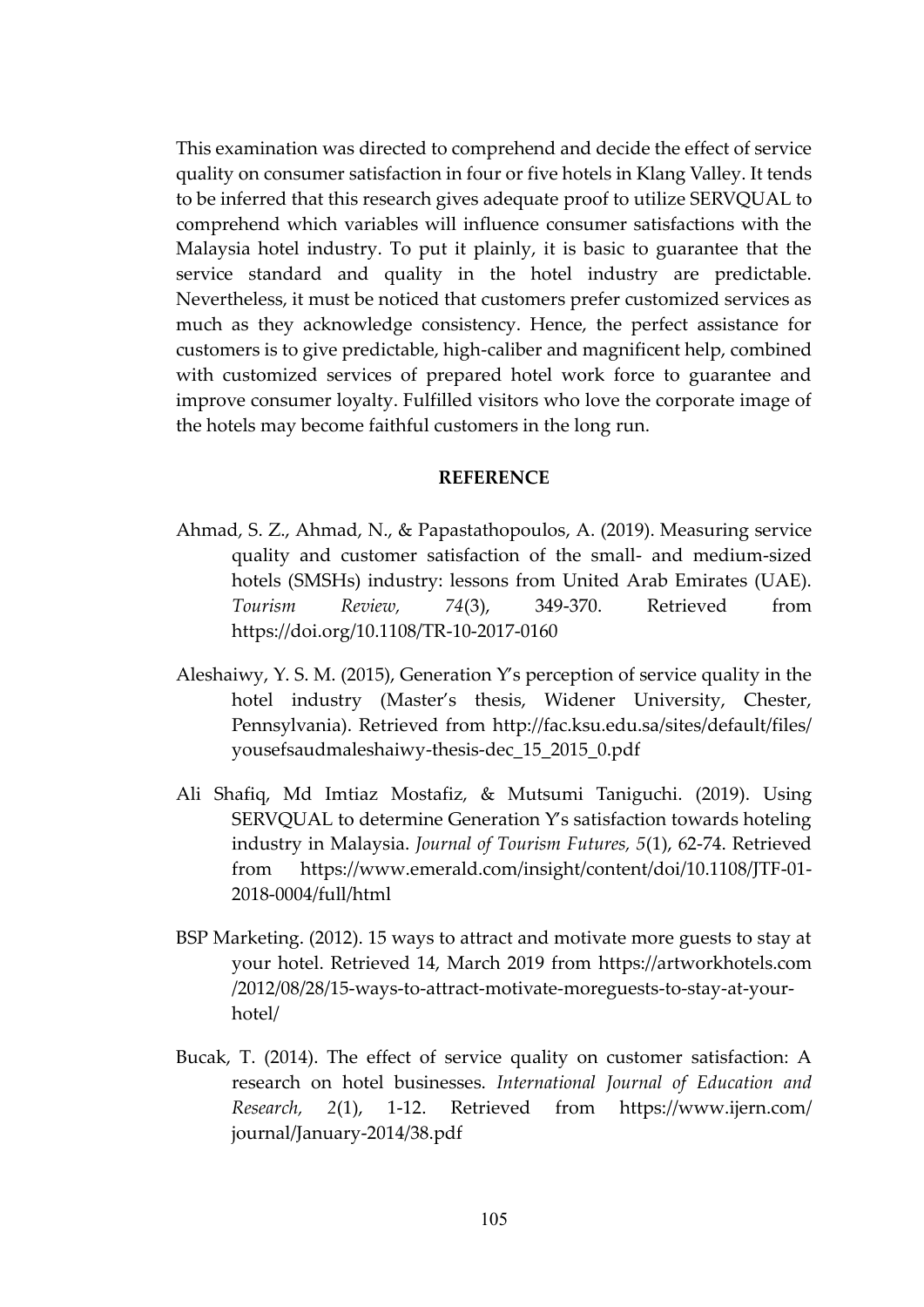- Cade, B. (2015, October 20). *How to improve the hospitality experience through empathy.* Retrieved from [https://www.hospitalitynet.org/ opinion/](https://www.hospitalitynet.org/%20opinion/%204072238.html)  [4072238.html](https://www.hospitalitynet.org/%20opinion/%204072238.html)
- CEIC Data. (2018). *Malaysia number of hotels: Selangor.* Retrieved from [https://www.ceicdata.com/en/malaysia/number-of-hotels-and-hotel](https://www.ceicdata.com/en/malaysia/number-of-hotels-and-hotel-rooms/number-of-hotels-selangor)[rooms/number-of-hotels-selangor](https://www.ceicdata.com/en/malaysia/number-of-hotels-and-hotel-rooms/number-of-hotels-selangor)
- Ha, N. T., Minh, N. H., Anh, P. C., & Matsui, Y. (2015). Retailer Service Quality and Customer Loyalty: Empirical Evidence in Vietnam. *Asian Social Science, 11*(4). doi:10.5539/ass.v11n4p90
- Hair, J. F., Black, W. C., Babin, B. J., & Anderson, R. E. (2010). *Multivariate data analysis: A global perspective*. Upper Saddle River, NJ: Pearson Education.
- Jani, D. & Han, H. (2014), Personality, satisfaction, image, ambience, and loyalty: Testing their relationships in the hotel industry. *International Journal of Hospitality Management, 37*(1), 11-20. Retrieved from <https://doi.org/10.1016/j.ijhm.2013.10.007>
- Keshavarz, Y. & Ali, M.H. (2015). The service quality evaluation on tourist loyalty in Malaysian hotels by the mediating role of tourist satisfaction. *Mediterranean Journal of Social Sciences, 6*(3), 680-686. Retrieved from [https://www.researchgate.net/publication/27790 1651\\_The\\_Service\\_](https://www.researchgate.net/publication/27790%201651_The_Service_%20Quality_Evaluation_on_Tourist_Loyalty_in_Malaysian_Hotels_by_the_Mediating_Role_of_Tourist_Satisfaction)  Quality Evaluation on Tourist Loyalty in Malaysian Hotels by the [e\\_Mediating\\_Role\\_of\\_Tourist\\_Satisfaction](https://www.researchgate.net/publication/27790%201651_The_Service_%20Quality_Evaluation_on_Tourist_Loyalty_in_Malaysian_Hotels_by_the_Mediating_Role_of_Tourist_Satisfaction)
- Key-statistics. (n.d.). Retrieved February 11, 2021, from https://napic.jpph.gov.my/portal/key-statistics
- Knowledge, H. (2018, February 27). The Airbnb EFFECT: Cheaper rooms for Travelers, less revenue for hotels. Retrieved February 11, 2021, from https://www.forbes.com/sites/hbsworkingknowledge/2018/02/27/theairbnb-effect-cheaper-rooms-for-travelers-less-revenue-forhotels/?sh=70e7a4d4d672
- Krejcie, R. V., & Morgan, D. W. (1970). Determining sample size for research activities. *Educational and Psychological Measurement, 30*, 607-610.
- Lee, R. (2019, March 5). Cover story: More hotel brands coming to Klang Valley. *The Edge Malaysia.* Retrieved from https://www.theedgemarkets.com /article/cover-story-more-hotel-brands-coming-klang-valley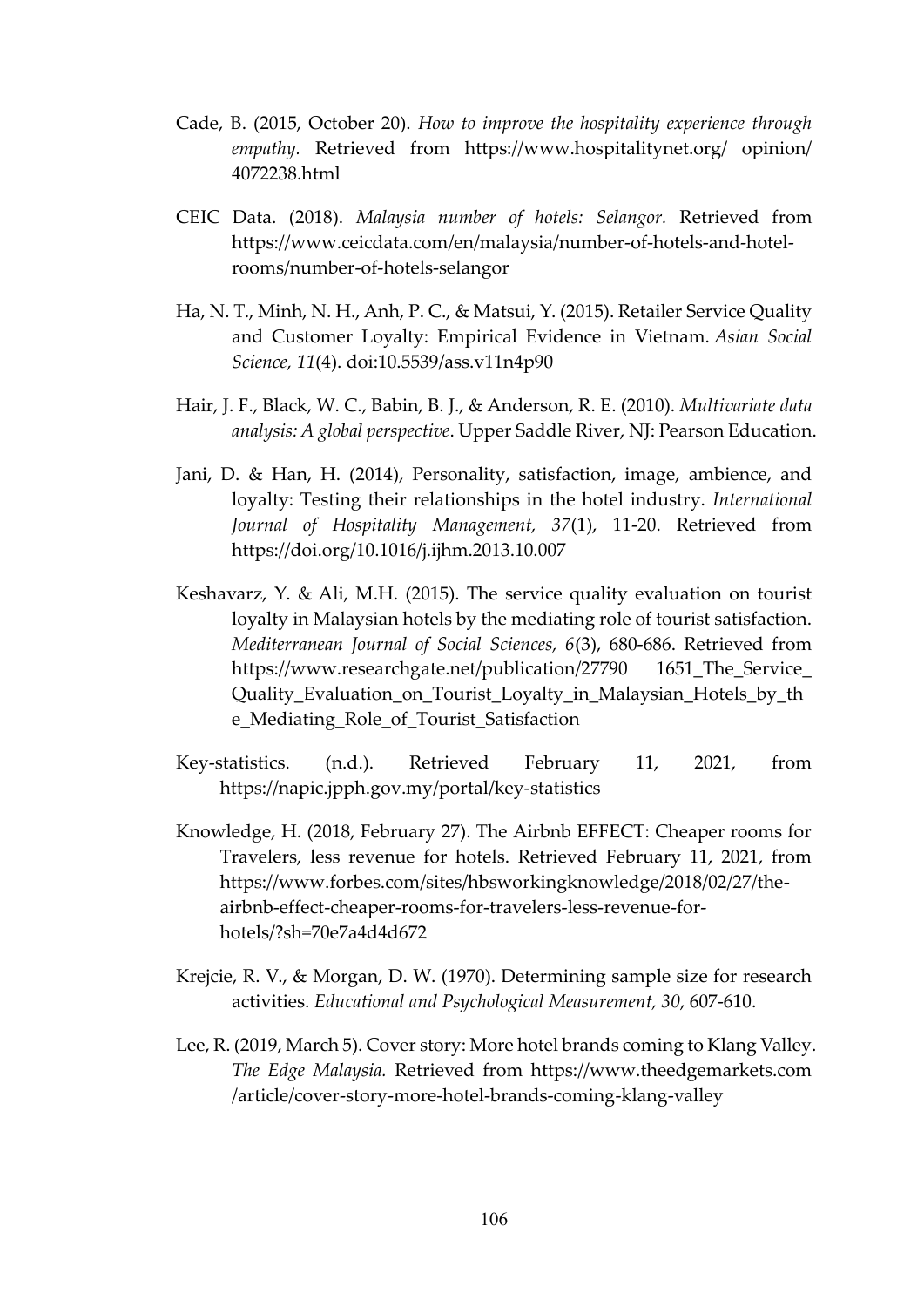- Lee, T. J., Cho, H., & Ahn, T. (2012). Senior Citizen Satisfaction with Restaurant Service Quality. *Journal of Hospitality Marketing & Management, 21*(2), 215-226. doi:10.1080/19368623.2010.5208
- Liat, C. B., Mansori, S., & Huei, C. T. (2014). The associations between services Quality, corporate Image, customer satisfaction, and Loyalty: Evidence from the Malaysian hotel industry. *Journal of Hospitality Marketing & Management, 23*(3), 314-326. doi:10.1080/19368623.2013.796867
- Malaysia: Number of hotels: Selangor: ECONOMIC indicators: Ceic. (n.d.). Retrieved February 11, 2021, from <https://www.ceicdata.com/en/> malaysia /number- of-hotels-and-hotel-rooms/number-of-hotelsselangor
- Marić, D., Marinković, V., Marić, R., & Dimitrovski, D. (2016). Analysis of tangible and intangible hotel service quality components. *Industrija, 44*(1), 7-25. Retrieved from [https://www.researchgate.net/publication](https://www.researchgate.net/publication%20/303504522_Analysis_of_tangible_and_intangible_hotel_service_quality_components)  [/303504522\\_Analysis\\_of\\_tangible\\_and\\_intangible\\_hotel\\_service\\_quality](https://www.researchgate.net/publication%20/303504522_Analysis_of_tangible_and_intangible_hotel_service_quality_components) [\\_components](https://www.researchgate.net/publication%20/303504522_Analysis_of_tangible_and_intangible_hotel_service_quality_components)
- Mazumder, S.A.B.M. & Hasan, R. (2014). Measuring Service Quality and Customer Satisfaction of the Hotels in Bangladesh: A Study on National and International Hotel Guest. *Journal of Tourism and Hospitality Management, 2*(1), 95-111.
- Mohanachandran, D. K., Govindarajo, N. S., & Khen, M. H. S. (2019). Effect of service quality on visitor satisfaction, destination image and destination loyalty – practical, theoretical and policy implications to avitourism. *International Journal of Culture, Tourism and Hospitality Research*, *14*(1), 83–101.
- Naderian, A., & Baharun, R. (2015). Service quality and consumer satisfaction and Loyalty ASSOCIATION moderated by switching cost in hospitality industry. *International Journal of Hospitality and Tourism Systems, 8*(1). doi:10.21863/ijhts/2015.8.1.001
- Nhâm, P. T., & Nguyễn, T. H. L. (2014). Impact of service quality performance on customer satisfaction: A case study of Vietnam's five-star hotel. *ABAC Journal, 34*(3), 53-70. Retrieved from https://www. semanticscholar.org/paper/impact-of-service-quality-performance-oncustomer-a-Tu%C3%A2n-Linh/5704ad5b8b87183c5c0f3fe5bec357068ea 98e3d

Nunnally, J. C. (1967). *Psychometric Theory.* New York: McGraw-Hill.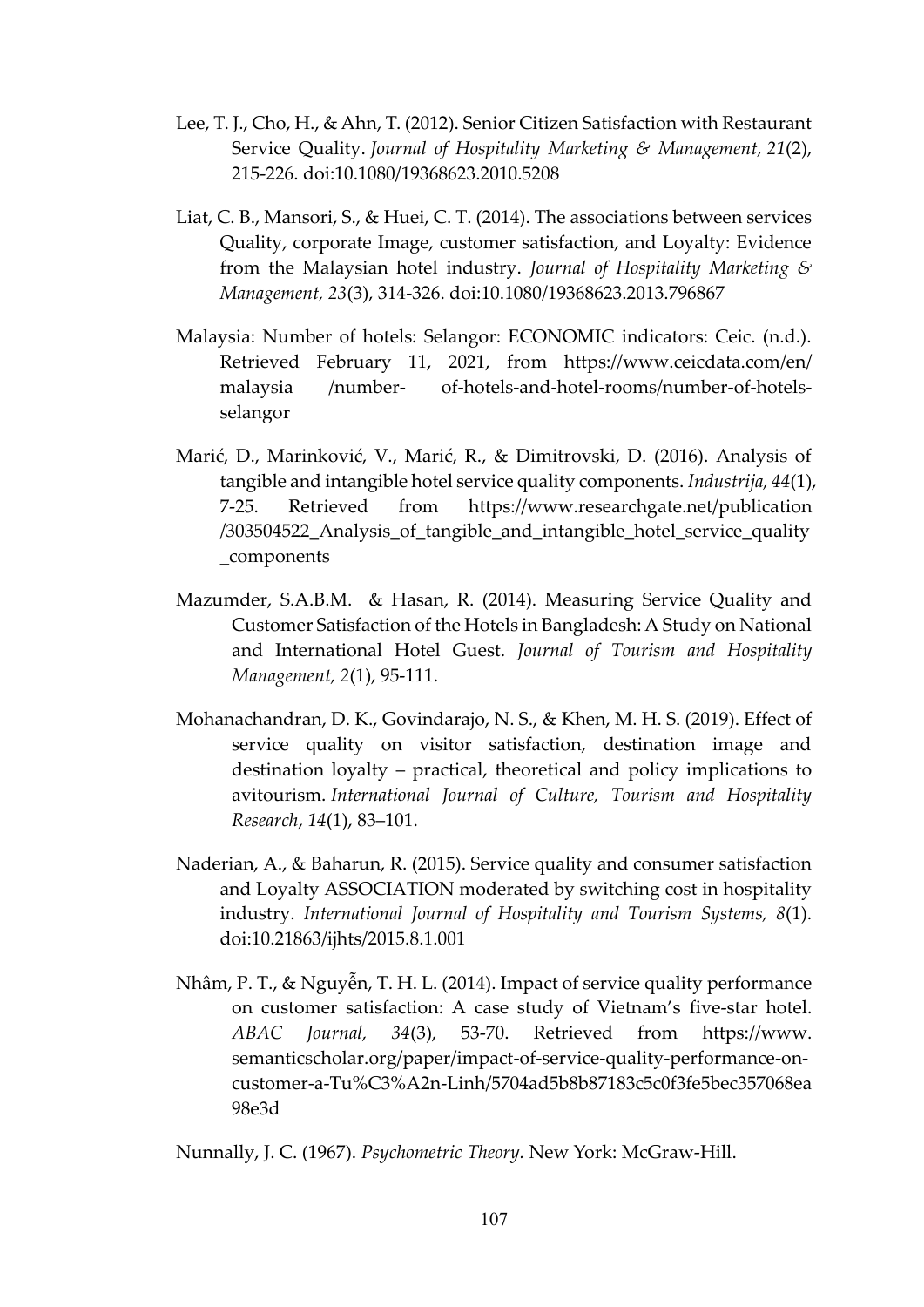Oliver, R. L. (1980) A Cognitive Model of the Antecedents and Consequences of Satisfaction Decisions. *Journal of Marketing Research*, 17, 460-469. doi:

10.2307/3150499

- Parasuraman, A. P., Zeithaml, V. A., & Berry, L. L. (1985). A conceptual model of service quality and its implications for future research (SERVQUAL). *The Journal of Marketing, 49*, 41–50. Retrieved from [https://www.researchgate.net/publication/225083670\\_A\\_Conceptual\\_](https://www.researchgate.net/publication/225083670_A_Conceptual_Model_of_Service_Quality_and_its_Implication_for_Future_Research_SERVQUAL) [Model\\_of\\_Service\\_Quality\\_and\\_its\\_Implication\\_for\\_Future\\_Research](https://www.researchgate.net/publication/225083670_A_Conceptual_Model_of_Service_Quality_and_its_Implication_for_Future_Research_SERVQUAL) [\\_SERVQUAL](https://www.researchgate.net/publication/225083670_A_Conceptual_Model_of_Service_Quality_and_its_Implication_for_Future_Research_SERVQUAL)
- Paul, A. (2015). Building a culture of responsiveness. *Brand Quarterly.*  Retrieved from http://www.brandquarterly.com/building-a-culture-ofresponsiveness/jhss/papers/Vol18-issue5/F01853944.pdf
- Rabean, Q. B., & Haji-Othman, Y. (2019). Customer satisfaction in hotel Cinta Sayang resort, Sungai Petani, Kedah, Malaysia: A qualitative approach. *Prosiding Seminar,* 97. doi:10.32503/prosidingseminar.v0i0.12
- Rao, P. S. (2013). Impact of service quality on customer satisfaction in hotel industry. *IOSR Journal of Humanities and Social Science, 18*(5), 39-44. doi:10.9790/0837-1853944
- Roscoe, A. M., Lang, D., & Sheth, J. N. (1975). Follow-up methods, questionnaire length, and market differences in mail surveys. *Journal of Marketing*, *39*(2), 20–27. doi:10.1177/002224297503900205
- Sekaran, U., & Bourgie, R. (2013). *Research methods for business: A skill-building approach*. Chichester, West Sussex: Wiley.
- Shahin, A., & Dabestani, R. (2010). Correlation Analysis of Service Quality Gaps in a Four-Star Hotel in Iran. *International Business Research, 3*(3), 40. doi:10.5539/ibr.v3n3p40
- Soiferman, L. K. (2010). Compare and Contrast Inductive and Deductive Research Approaches. Retrieved from <https://eric.ed.gov/?id=ED542066>
- Teoh, P. Y. (2020, March 17). *Hotels badly affected by cancellations.* Retrieved from [https://www.nst.com.my/news/nation/2020/03/575491/hotels-badly](https://www.nst.com.my/news/nation/2020/03/575491/hotels-badly-affected-cancellations)[affected-cancellations](https://www.nst.com.my/news/nation/2020/03/575491/hotels-badly-affected-cancellations)